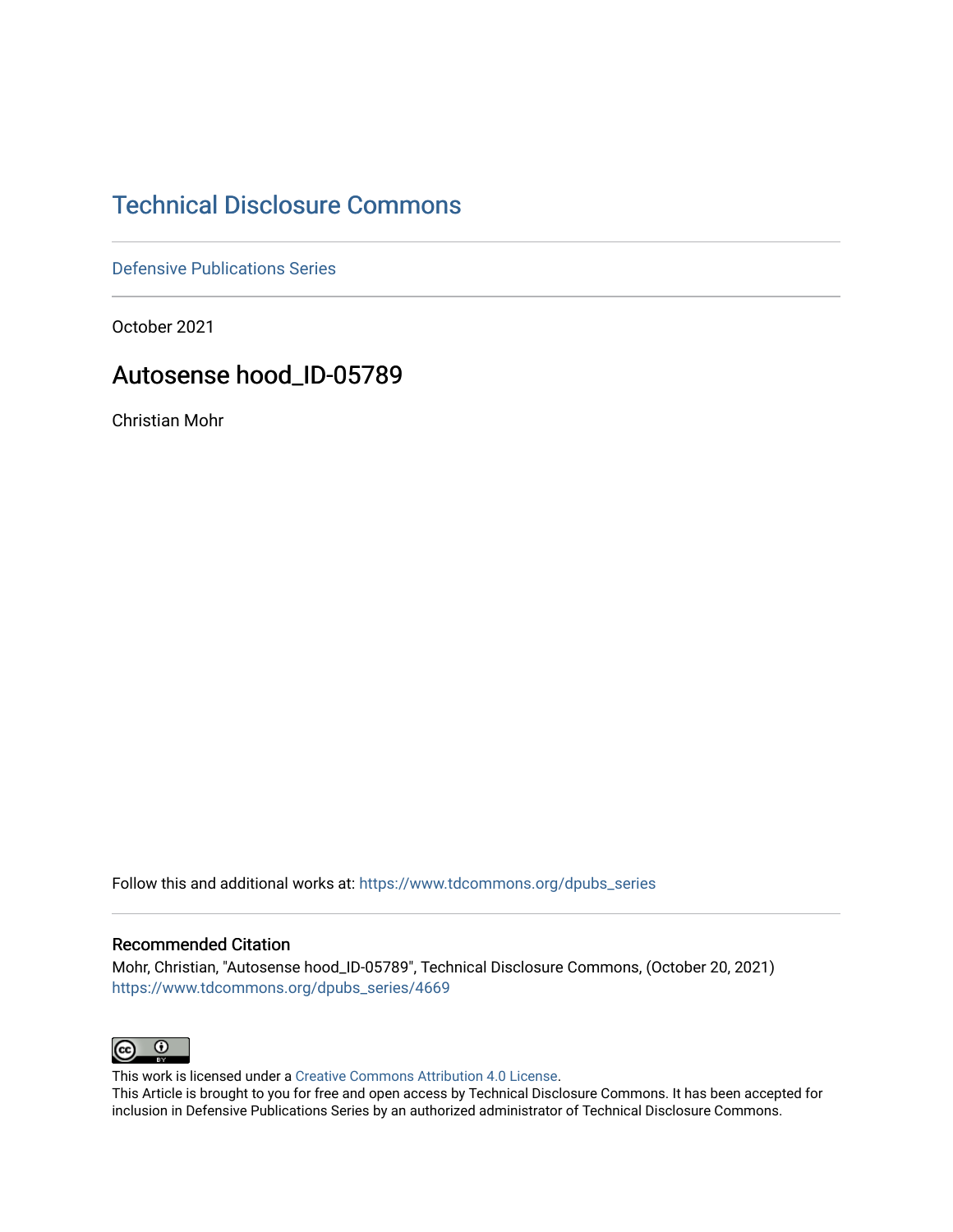



## **Autosense hood**

# 1. Summary of the disclosure

The invention relates to a range hood system comprising a sensor module and a fan for ventilating cooking fumes. The sensor module comprises sensors for measuring air qualities. These sensors might include temperature, humidity, and TVOC/VOC (Total Volatile Organic Compounds/ Volatile Organic Compounds) sensors. The sensor module includes a microcontroller, which receives signals from those sensors. In such a system, the microcontroller executes a program to perform a set of operating modes to analyze the signals. Therein the microcontroller determines whether to switch ON/OFF state of the fan and its speed based on the analysis of the signals, e.g., comparing the realtime measured data and the previous stored data. To be more specific, the program based on an autosensing algorithm performs automatically controlling the sensors, collecting the measuring data in real-time, and automatically driving the fan in response to different cooking scenarios or cooking states according to the analyzing results. The range hood system also provides with a user interface unit, which allows the user to obtain current environmental conditions and choose their preference modes from the program.

By automatically reducing fan speed when needed and turning the fan OFF in a timely manner, energy savings are achieved. Furthermore, the optimized and automatic response of the fan ensures proper ventilation and preserves safe ambient conditions.

# 2. Applicable Patent categorization

| F24C15/20 | Removing cooking fumes |  |
|-----------|------------------------|--|
|           |                        |  |
|           |                        |  |

# 3. Technology domain

The technical field of the invention relates to a home appliance, and in particular to a range hood system for fume extraction, wherein the range hood is capable of regulating a fan speed based on detected ventilation requirements.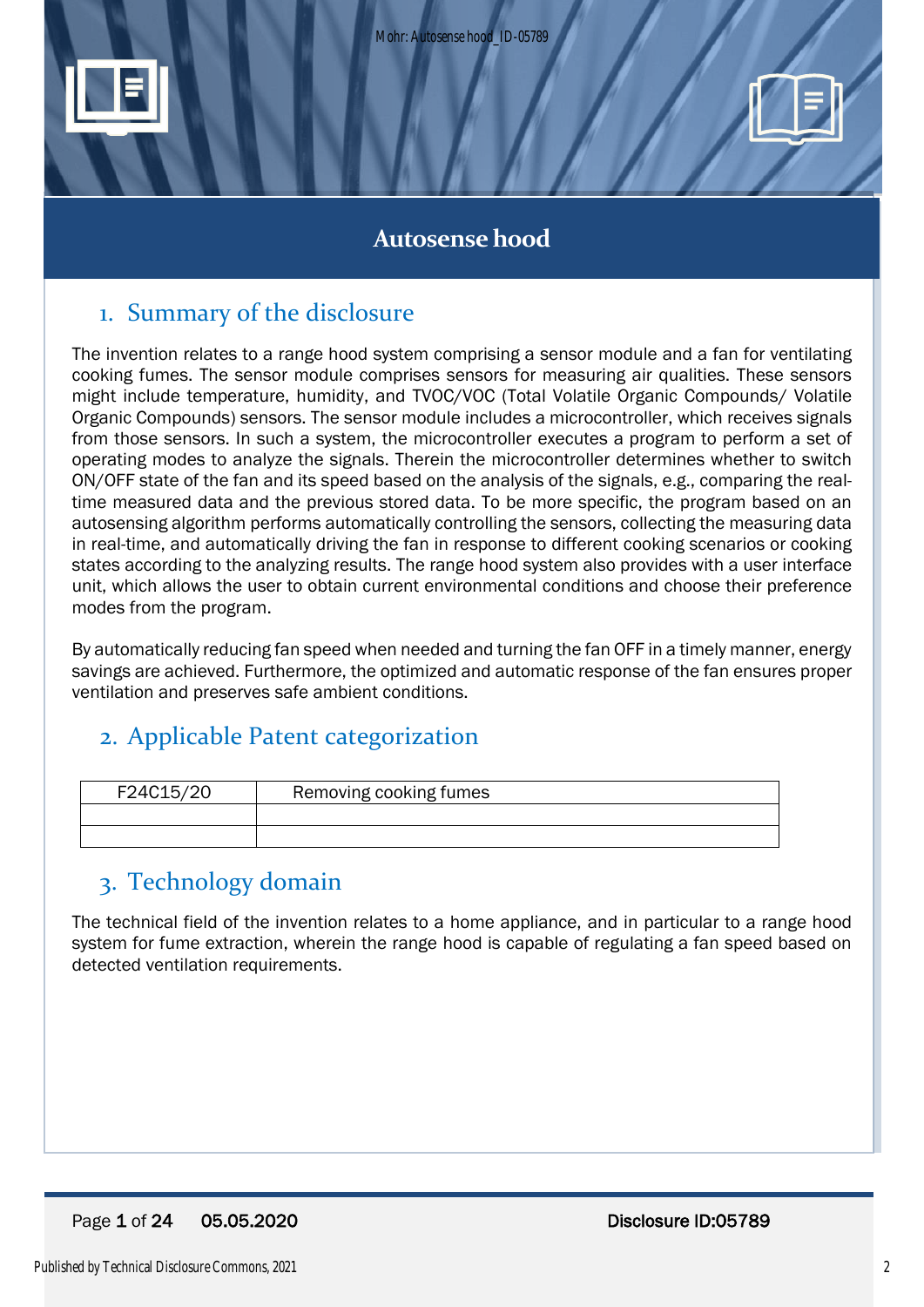



## 1. [WO2020230056A1](https://worldwide.espacenet.com/patent/search?q=pn%3DWO2020230056A1) HOUSEHOLD APPLIANCE

### Abstract

The present invention relates to a household appliance (1) comprising an electric motor, a fan which is mechanically connected with said electric motor to channel a gas flow (2) along a predefined path (3), the gas being generated by a food item (4) being cooked, a plurality of transducers (5) to detect physical quantities present in said gas flow (2), each transducer being configured to generate a signal (S) corresponding to a physical quantity, said plurality of sensors being selected at least from the group comprising VOC and PM sensors, a PCB whereon at least part of said plurality of sensors (5) is arranged. The characteristic of the household appliance is that the PCB is supported by a frame which is positioned in the predefined path (3) along which gases are channelled.

### 2. [US9702566B2](https://worldwide.espacenet.com/patent/search?q=pn%3DUS9702566B2) Cooking exhaust hood ventilation system and related methods

### **Abstract**

Controlling an exhaust hood system having multiple hood sections each with an exhaust output having an associated damper, each exhaust output feeding to a common downstream fan, where damper position and fan speed control an exhaust flow rate through each hood section, involves monitoring at least one condition of each hood section and, based upon the monitoring, establishing a target flow rate for each hood section; based upon a sum of the target flow rates, establishing a fan speed; and monitoring an actual flow rate through each hood section and responsively controlling damper position to achieve the target flow rate for the hood section. Adjusting fan speed and damper position until damper position for at least one hood section achieves a predetermined open position, while at the same time each hood section satisfies its associated target flow rate, can reduce energy costs associated with system operation.

## 5. Problem to be solved

Nowadays, most domestic appliances are being built with increasing emphasis on performance, safety, and energy efficiency. A common configuration in modern house kitchens includes a fume extractor on top of a stove or cooktop. A kitchen hood, an exhaust hood, or a range hood is a device containing a mechanical fan that hangs above the stove or cooktop in the kitchen. It removes airborne grease, combustion products, fumes, smoke, heat, and steam from the air by evacuation of the air and filtration. The switching on and off and power selection of a range hood is mostly carried out manually by the user. However, the manual operation of such devices brings a safety and efficiency concern, since the user may leave the cooking unattended for periods of time, and an increased temperature or the generated smoke may derive into an unpleasant or dangerous situation.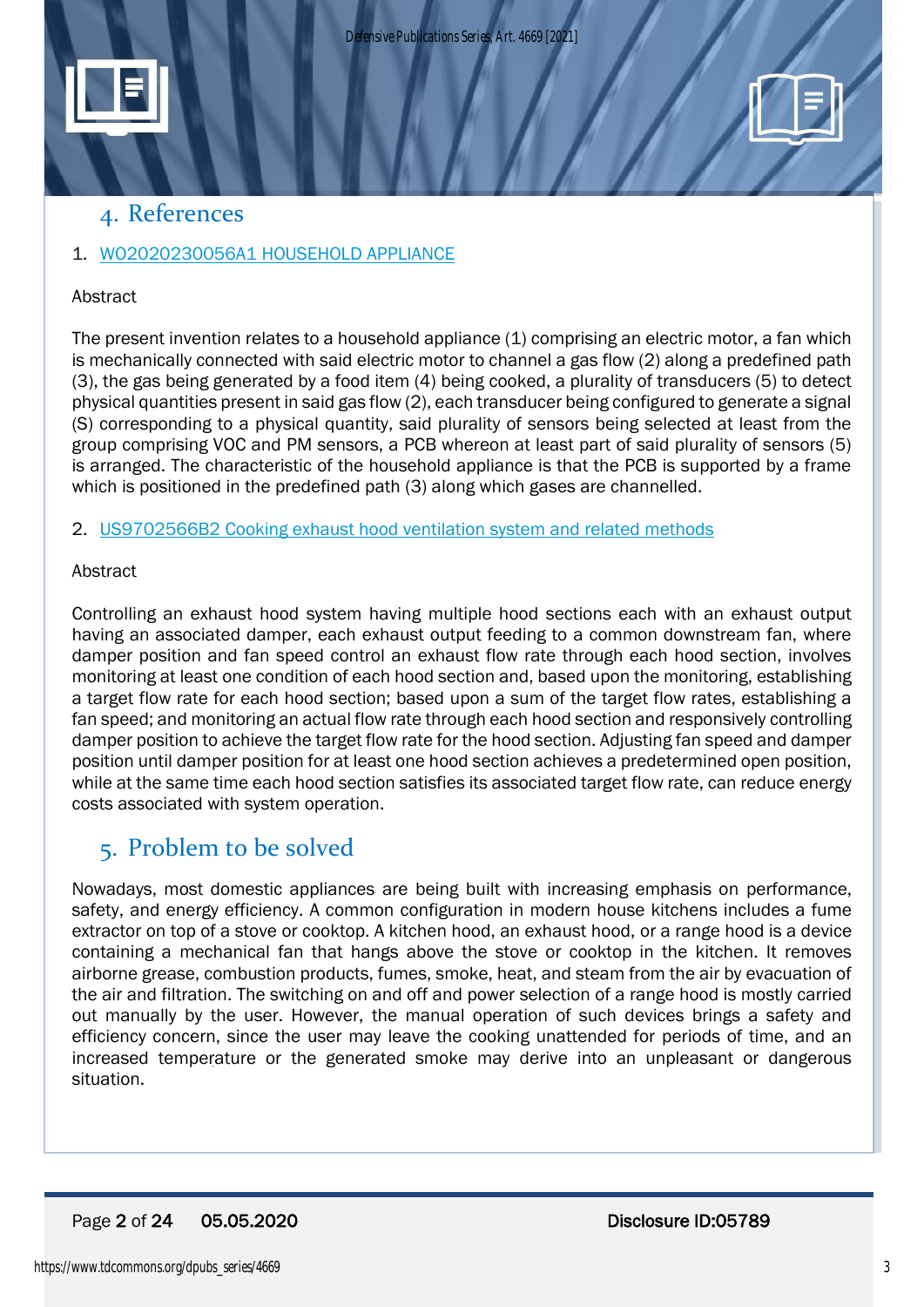



The present invention describes an enhanced range hood system that removes fumes with increased effectiveness, safety, and efficiency by means of a sensor module within the ranged hood system.

The range hood system comprises a ventilating unit and the sensor electrically communicating with the ventilation unit. Preferably, the range hood system comprises a user interface unit, which electrically communicating with the ventilation unit and the sensor module. The sensor module comprises sensors for measuring air qualities. These sensors might include temperature, humidity, and TVOC/VOC (Total Volatile Organic Compounds/ Volatile Organic Compounds) sensors. The sensor module includes a microcontroller, which receives signals from those sensors.

In such a system, the microcontroller executes a program to perform a set of operating modes to analyze the signals. Therein the microcontroller determines whether to switch ON/OFF state of the fan and its speed based on the analysis of the signals, e.g., comparing the real-time measured data and the previous stored data. To be more specific, the program based on an autosensing algorithm performs automatically controlling the sensors, collecting the measuring data in real-time, and automatically driving the fan in response to different cooking scenarios or cooking states according to the analyzing results.

The range hood system also provides with a user interface unit, which allows the user to obtain current environmental conditions and choose their preference modes from the program. The ventilation unit comprises a motor and a fan. Therein the user interface unit may include an Automode button, a manual on/off button, fan speed buttons, and sensitivity setting buttons. When the Auto-mode button is pressed, the motor fan operation is initiated automatically when a threshold level any sensor parameter or combination thereof is reached. Threshold levels may be selectable through different sensitivity settings in the user interface unit.

Alternatively, the user interface unit can be an Application Programming Interface or API of the range hood or other connected devices. Alternatively, the user interface unit is a touch panel.

The microcontroller can determine the presence of a user in the kitchen by using a proximity sensor. In some cases, the motor fan operation is initiated or terminated automatically by the microcontroller after evaluating both the threshold levels and a proximity sensor signal. The proximity sensor can be a negative temperature coefficient (NTC) type thermistor, or an infrared (IR) sensor.

The microcontroller executes the program to continuously track information from the sensors through the run time so that the motor fan speed increases or decreases based on the value change from the detected signals.

Under the above-mentioned scheme, the motor fan remains on an idle state or low speed, while the microcontroller continues to sample and respond to changes in the air quality until it has determined that cooking has finished or entered another cooking state. By reducing the motor fan speed when needed and turning off the motor fan in a timely manner, energy savings are achieved. Furthermore,

#### Page 3 of 24 05.05.2020 Disclosure ID:05789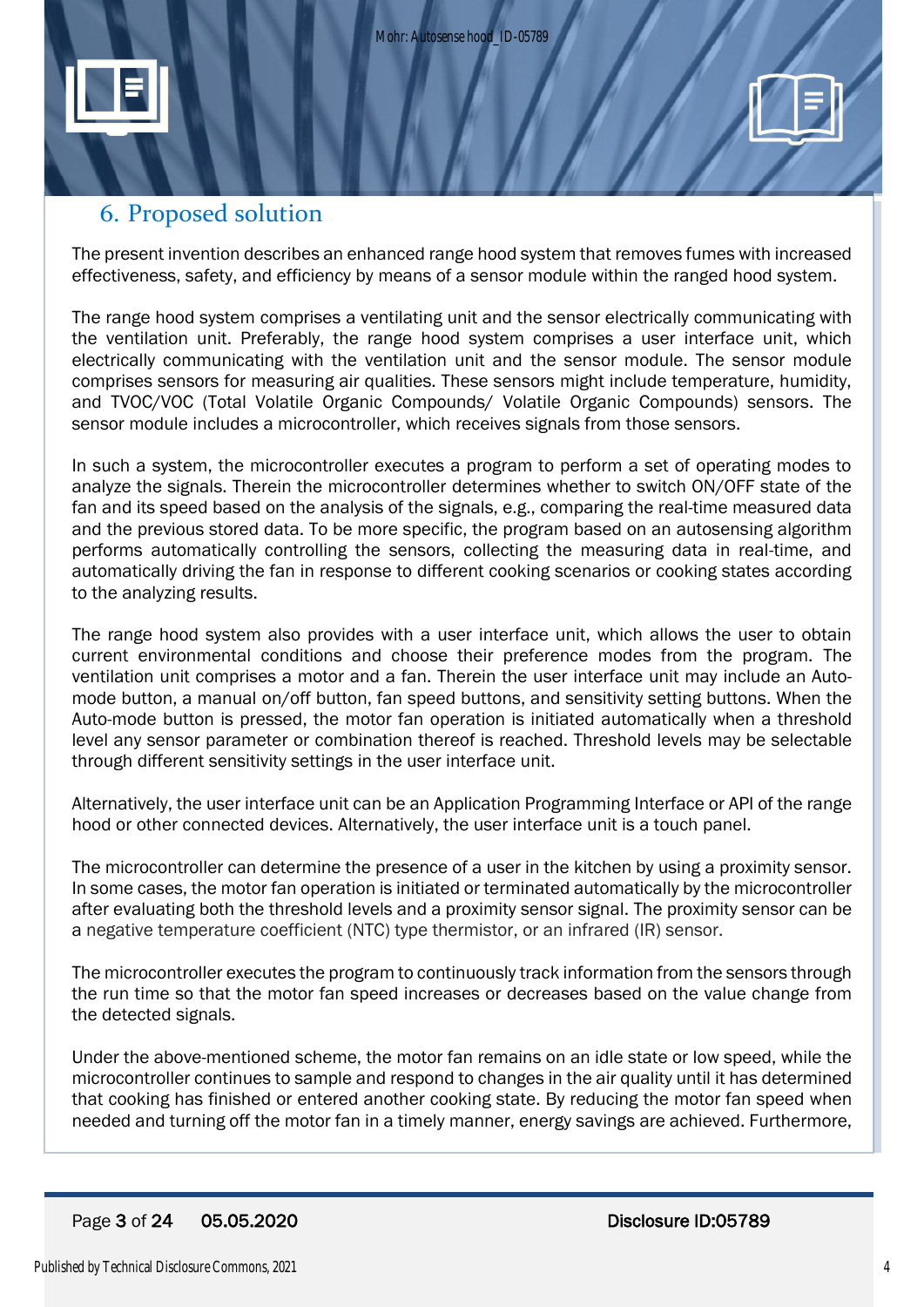

the optimized and automatic response of the motor fan ensures proper ventilation and preserves safe ambient conditions.

## 7. Description

Figure 1 shows a functional diagram of the configuration of a range hood system according to an embodiment of the invention. The range hood system is a built-in hood type. The range hood system comprises a sensor module, a UI unit, a power board, and a motor, a fan (not shown in figures), wherein these electrical components are electrically communicated with each other. The power board may be connected to a domestic power outlet in order to supply electricity to the rest of the components inside the appliance.

The sensor module comprises a housing with filters, and a sensor board arranged inside the housing. A microcontroller (MCU) and a variety of sensors, such as, a humidity sensor, a temperature sensor and a TVOC sensor, are arranged on the sensor board. These sensors are configured to measure humidity, temperature, and the total concentration of multiple airborne, and to deliver signals, which comprises measured results, to the microcontroller. A program based on an autosensing algorithm is executed on the microcontroller to analyze the signals and generate the proper operating commands. Therein the relevant measured information and the operating commands are delivered to the user interface through a medium access control sublayer.

Therein this electrical configuration allows either a user to manually control the motor or the executed program to perform the command on the motor operation based on the analysis.



*Figure 1: A functional diagram of the configuration of a range hood system according to an embodiment of the invention.*

The user interface comprises several buttons electrically configured to enable, disable, or regulate the electrical current supplied to the motor and the electrical current supplied to the sensor module. The user interface is located on the underside of the range hood assembly. The user interface comprises an Off/On button; an auto adjust button with 3 sensitivity positions (e.g., high, medium, and low); and a first, second and third manual speed buttons to manually select the desired fan speed. As shown in Figure 2, functions of autosensing, auto-activating, auto-deactivating, and auto fan speed adjusting can be implemented in the system.

## Page 4 of 24 05.05.2020 Disclosure ID:05789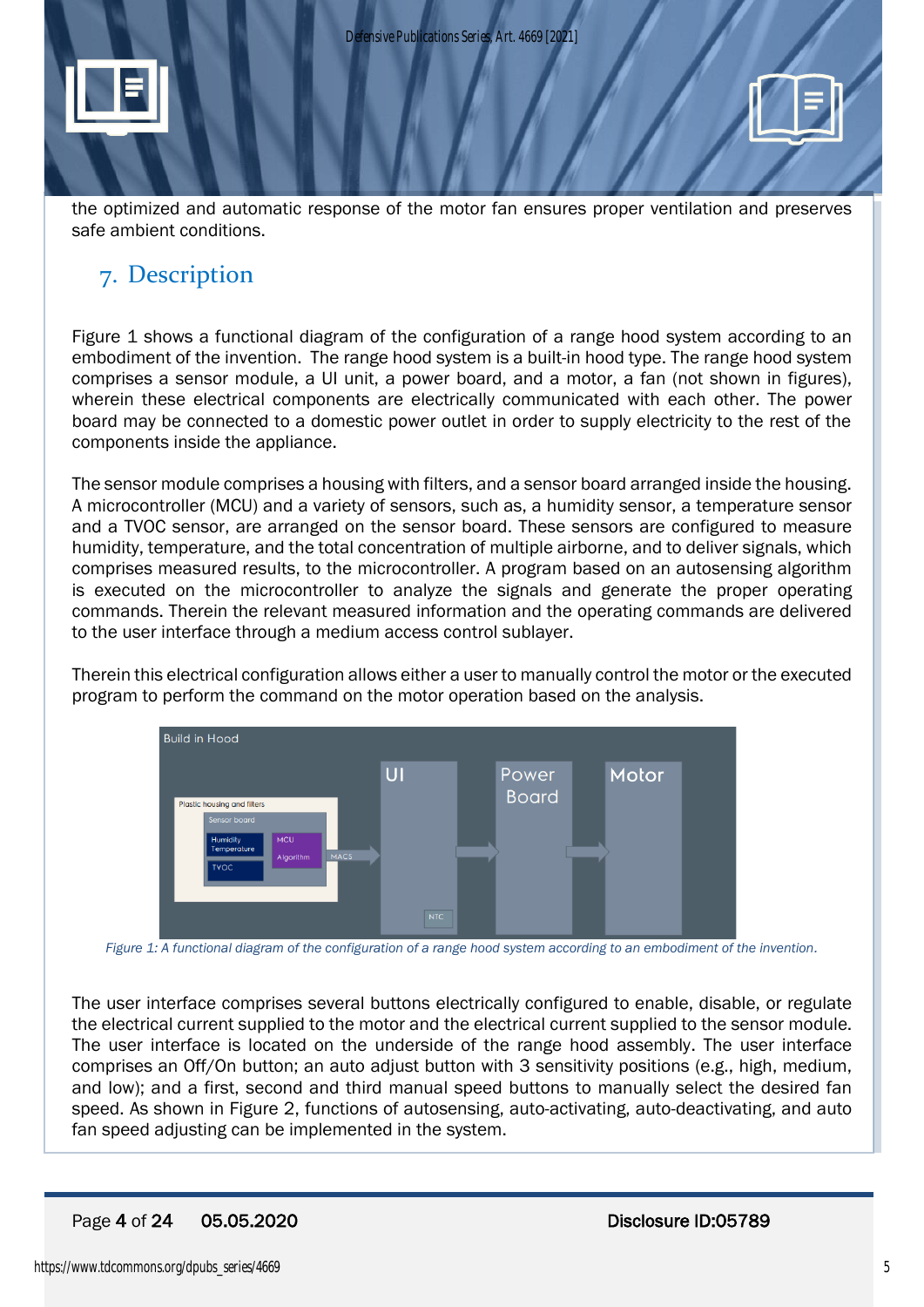



*Figure 2 is a schematic representation of the operating functions in the system according to the embodiment of the invention*

The program based on an autosensing algorithm executed on the microcontroller controls the motor fan in response to different cooking scenarios or cooking states. The microcontroller processes the information based on signals sent from the air quality sensors. The information includes parameters such as temperature, humidity, and TVOC of the air surrounding the appliance. These parameters are used as an input for the algorithm to yield an output for the microcontroller to drive the motor fan into an appropriate mode.

Operating states for the algorithm in a principle of the auto sense state machine are represented in Figure 3. A cooking state is entered when a specific event occurs. An event might comprise a unique set of conditions, such as increments or decrements of values relevant to air quality parameters values or an increment or decrement of a rate of change of the parameters in real-time, i.e., a continued period. Each cooking state is associated with an appropriate ventilation requirement, e.g., speed of the fan. When entering a cooking state, the fan speed is regulated in order to have an optimized performance. For example, when burning or charring food, high quantities of organic compounds get volatilized into the air. A cooking state might be associated with the before mentioned scenario, and therefore, upon detection of its distinctive parameters, the microcontroller might trigger an adequate response to increase the fan speed and effectively ventilate the fumes.

The air quality parameters serve as criteria for transitions between cooking states. The cooking state keeps a defined ventilation (i.e., motor fan speed) until certain conditions are met. The routine begins at an initial state *(1)* of temperature, humidity and TVOC sensors where the microcontrollers and sensors power up and stabilize. Triggering the initial state (1) may be triggered in terms of human presence detected by a proximity sensor arranged in the UI. The proximity sensor is an NTC sensor in this embodiment. The routine proceeds to an idle state *(2)*, where the microcontroller reads and stores initial values of temperature, humidity, and TVOC sensors. Any faulty state of the components during initialization state *(1)* or during idle state *(2)* will drive the routine to an error state *(20)*. Evaluation of newly received sensed parameters is performed continuously over time while being in any state. The microcontroller can then perform deriving a change of the parameters. If, at idle state *(2),* the temperature or humidity or TVOC value increases, a wake-up state *(3)* will be entered, which

## Page 5 of 24 05.05.2020 Disclosure ID:05789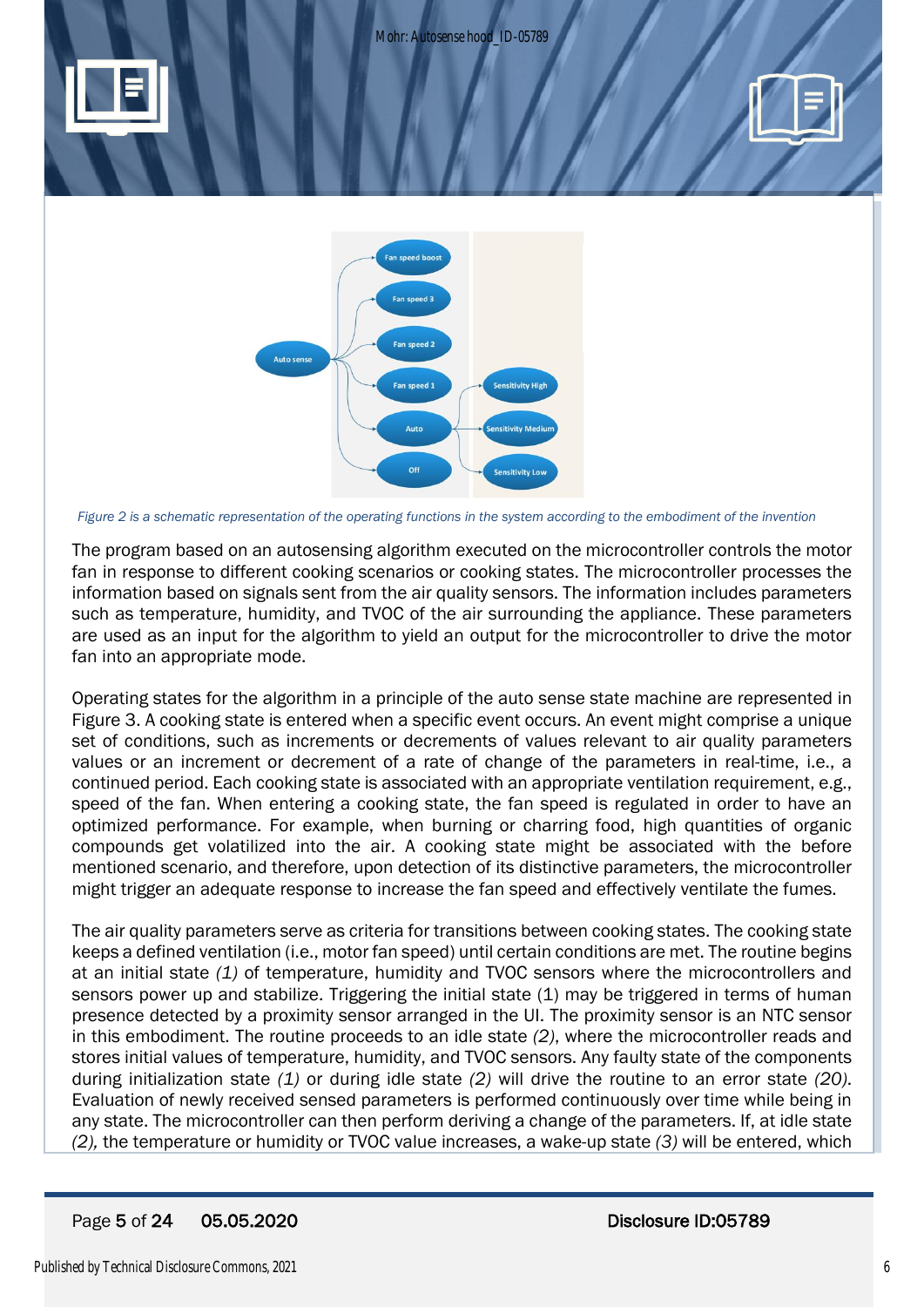



sets the fan speed to a predefined value *Fw*. In the diagram depicted in Figure 3, each cooking state is associated with a predefined fan speed value that is stored in the memory of the microcontroller, and that may be established during the manufacturing of the appliance.

For example, when, at wake-up state *(3)*, the TVOC value further increases, the state changes to an initial frying state *(32)* and sets fan speed level to *FIF*. A further increase of temperature or TVOC will drive the system that is in an extreme frying state  $(42)$  and sets the fan to a speed level  $F_{EF}$ . An even further increase of temperature and TVOC would take the state into a burning state *(52)* with speed fan F<sub>BN</sub>. From an extreme frying state (42), a decrease of temperature and TVOC will take the state into a cooling down state *(60)*. If, at wake-up state *(3)* a rise of temperature occurs, the state transitions into an initial boiling state (31) with fan speed  $F_{IB}$ , where a further increase in temperature drives the state into an extreme boiling state  $(41)$  with fan speed  $F_{EB}$ , or a decrease of temperature and/or humidity takes the state into the cooling down state *(60)*. While in cooling down state *(60)*, the state may transition back into any of the states if the transition conditions are reverted, or it may loop back into Idle state (2) if every parameter (temperature, humidity, and TVOC) decreases.



*Figure 3 is a diagram of indicating operating states for the algorithm according to the embodiment*

As shown in Figure 4. a sequential set of instructions is referred as a task. The microcontroller executing the program generates and performs instructions to initialize and operating the different sensors.

A first task comprises a function with a temperature and humidity sensor initialization step and another function with a sequence of instructions to receive sensors parameters data and to compare that data to a default stored data. A second tasks comprises a function with TVOC sensor initialization

## Page 6 of 24 05.05.2020 Disclosure ID:05789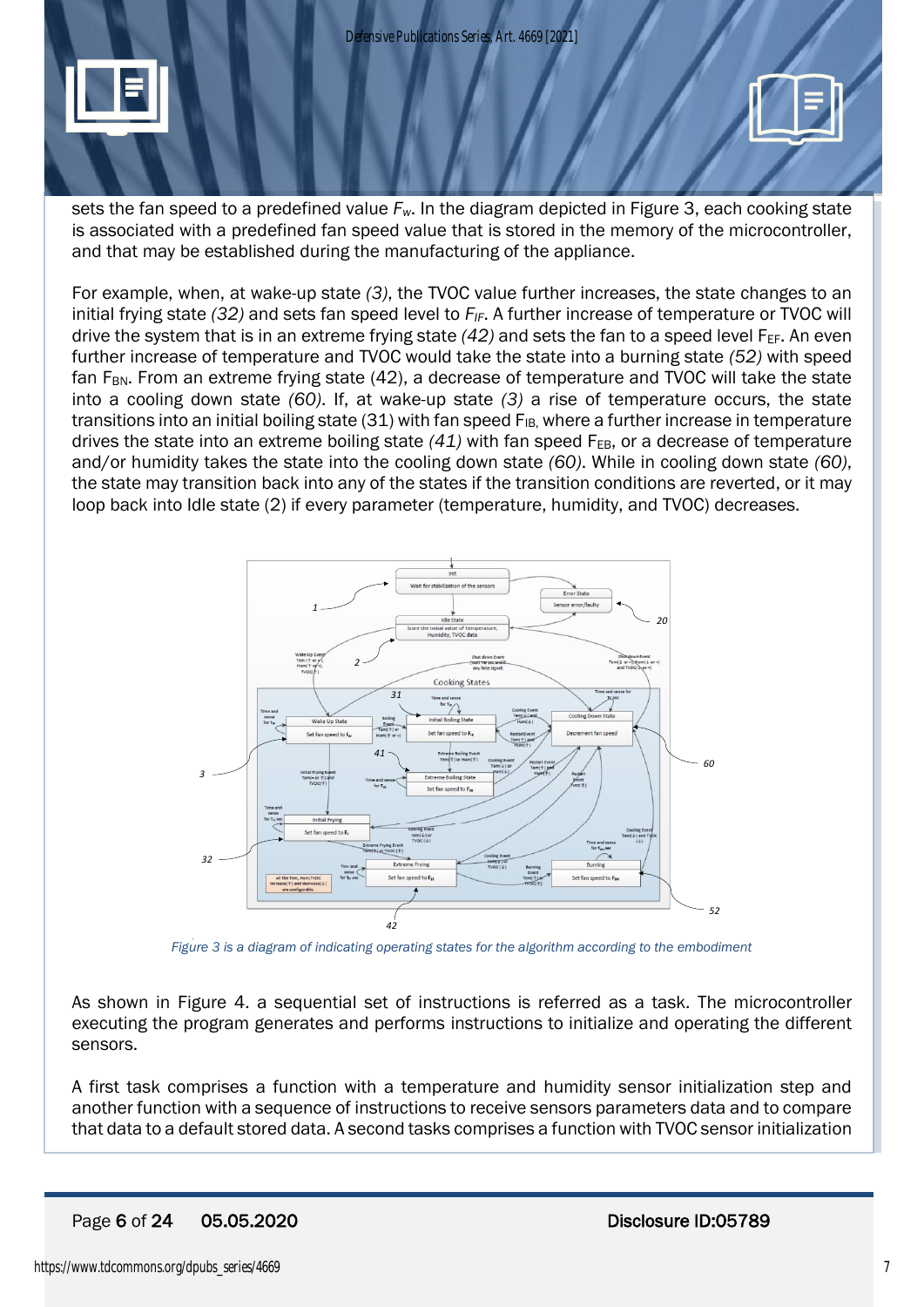Mohr: Autosense hood\_ID-05789



step and another function with a sequence of instructions to receive sensors parameters data and to compare that data to a default stored data. The last step of first and second task provides an input for the microcontroller to adjust the motor fan speed. A third task comprises a sampling function.



*Figure 4. is an flow chart of indicating how a senor module performs initialization and operation according to the embodiment of the invention.*

In a further narrower aspect of the embodiment, the sensor module comprises a housing with a filter. The filter acts as a membrane protection that prevents the sensor from clogging by air impurities or liquids. The filter might be a PTFE Membrane, an ionized filter, a metal mesh, or a Teflon coating. Additionally, the filter may comprise pore apertures of 0.1 μm, 0.22 μm, 0.45 μm, 1 μm or 5 μm.

#### Reference list

|    | Initial state         |
|----|-----------------------|
| 2. | Idle state            |
| 20 | Error state           |
| 3. | Wake-up state         |
| 31 | Initial frying state  |
| 32 | Initial boiling state |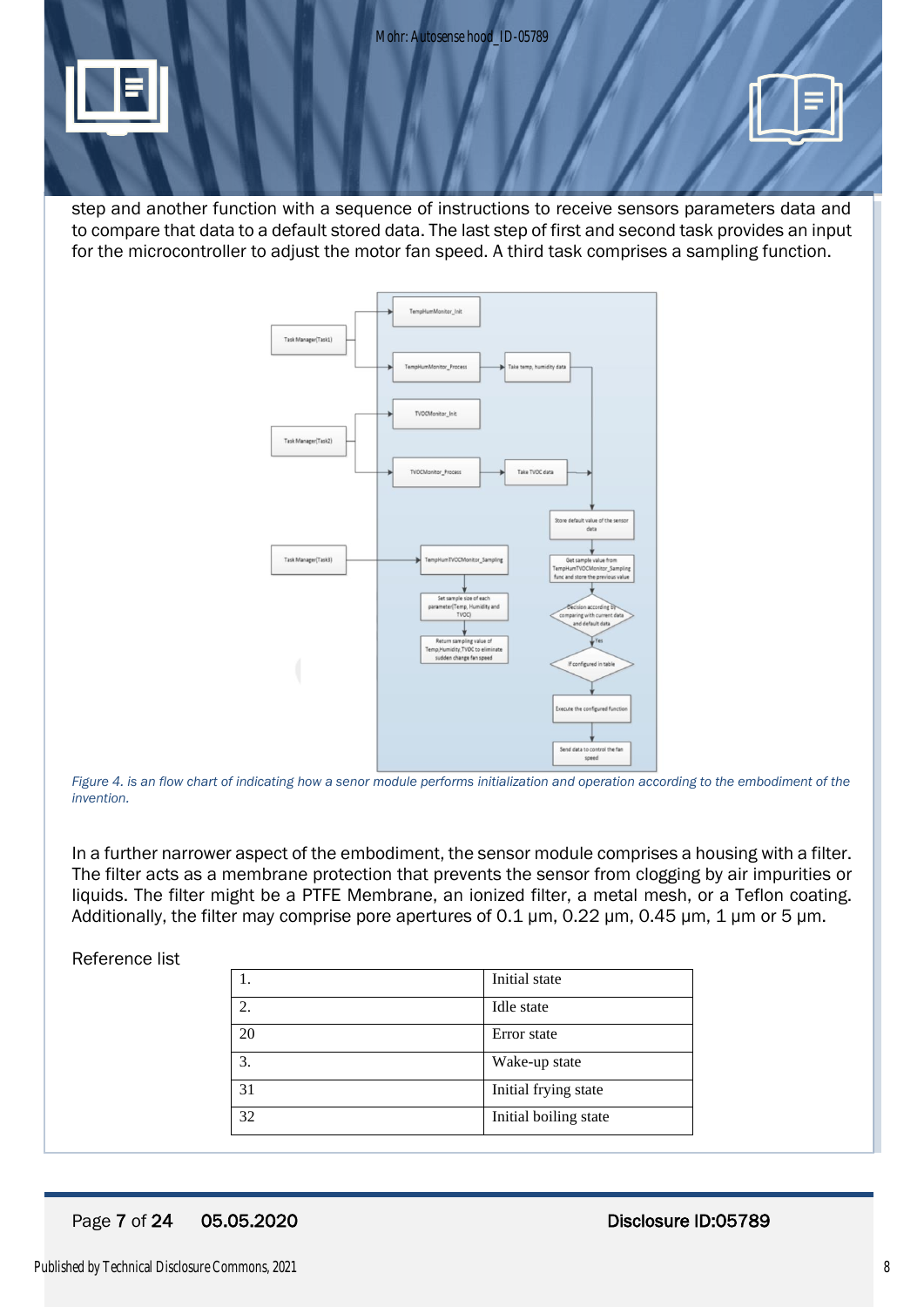



|          | Extreme boiling state |
|----------|-----------------------|
| $\Delta$ | Extreme frying state  |
| 52       | Burning state         |
| 60       | Cooling down state    |

# 8. Machine translations

#### Autosense-Haube

#### 1. Zusammenfassung der Offenbarung

Die Erfindung betrifft ein Dunstabzugshauben-System mit einem Sensormodul und einem Gebläse zur Abführung von Kochdämpfen. Das Sensormodul umfasst Sensoren zur Messung von Luftqualitäten. Diese Sensoren können Temperatur-, Feuchte- und TVOC/VOC-Sensoren (Total Volatile Organic Compounds/ flüchtige organische Verbindungen) umfassen. Das Sensormodul enthält einen Mikrocontroller, der Signale von diesen Sensoren empfängt. In einem solchen System führt der Mikrocontroller ein Programm aus, um eine Reihe von Betriebsarten zur Analyse der Signale durchzuführen. Darin bestimmt der Mikrocontroller auf der Grundlage der Analyse der Signale, z. B. durch Vergleich der in Echtzeit gemessenen Daten und der zuvor gespeicherten Daten, ob der Lüfter ein- oder ausgeschaltet werden soll und wie hoch seine Drehzahl sein soll. Genauer gesagt, führt das Programm auf Basis eines Autosensing-Algorithmus die automatische Steuerung der Sensoren, das Sammeln der Messdaten in Echtzeit und die automatische Ansteuerung des Lüfters als Reaktion auf verschiedene Kochszenarien oder Kochzustände entsprechend der Analyseergebnisse durch. Das Dunstabzugshauben-System verfügt außerdem über eine Benutzerschnittstelle, die es dem Benutzer ermöglicht, die aktuellen Umgebungsbedingungen abzurufen und die von ihm bevorzugten Modi aus dem Programm auszuwählen.

Durch die automatische Reduzierung der Lüfterdrehzahl bei Bedarf und das rechtzeitige Ausschalten des Lüfters wird eine Energieeinsparung erreicht. Außerdem sorgt das optimierte und automatische Ansprechen des Lüfters für eine ordnungsgemäße Belüftung und bewahrt sichere Umgebungsbedingungen.

2. Anwendbare Patent-Kategorisierung

F24C15/20 Beseitigung von Kochdämpfen

#### 3. Technisches Gebiet

Das technische Gebiet der Erfindung betrifft ein Haushaltsgerät, insbesondere eine Dunstabzugshaube zur Dunstabsaugung, wobei die Dunstabzugshaube in der Lage ist, eine Gebläsedrehzahl in Abhängigkeit von einem erkannten Lüftungsbedarf zu regeln.

- 4. Referenzen
- 1. WO2020230056A1 HAUSHALTSGERÄT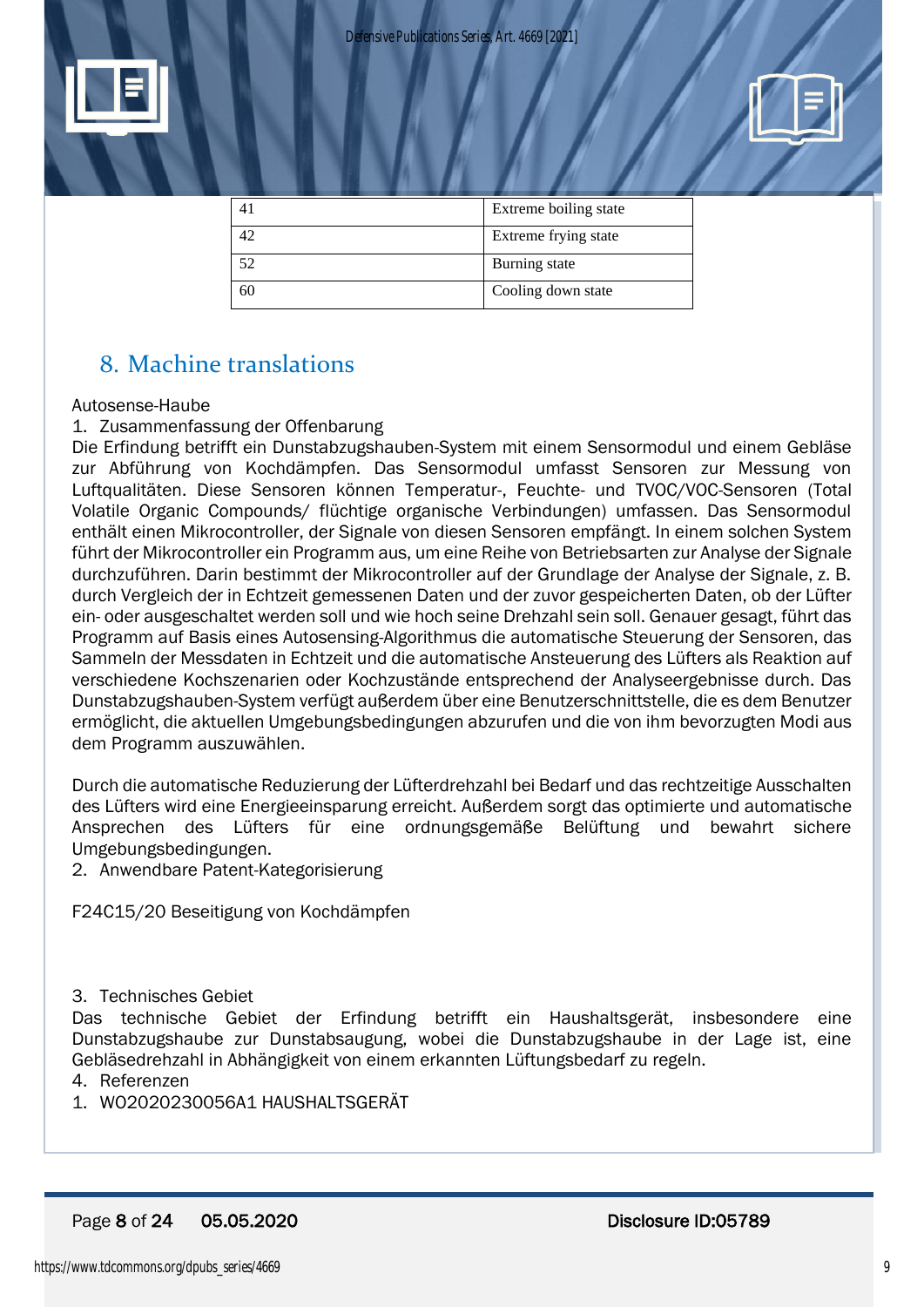

#### Zusammenfassung

Die vorliegende Erfindung bezieht sich auf ein Haushaltsgerät (1), das einen Elektromotor, ein Gebläse, das mechanisch mit dem Elektromotor verbunden ist, um einen Gasstrom (2) entlang eines vordefinierten Weges (3) zu leiten, wobei das Gas durch ein zu kochendes Lebensmittel (4) erzeugt wird, und eine Vielzahl von Wandlern (5) zum Erfassen von in dem Gasstrom (2) vorhandenen physikalischen Größen umfasst, wobei jeder Wandler so konfiguriert ist, dass er ein Signal (S) erzeugt, das einer physikalischen Größe entspricht, wobei die Vielzahl von Sensoren zumindest aus der Gruppe ausgewählt ist, die VOC- und PM-Sensoren umfasst, eine Leiterplatte, auf der zumindest ein Teil der Vielzahl von Sensoren (5) angeordnet ist. Das Merkmal des Haushaltsgeräts ist, dass die Leiterplatte von einem Rahmen getragen wird, der in dem vordefinierten Pfad (3) positioniert ist, entlang dessen Gase geleitet werden.

#### 2. US9702566B2 Belüftungssystem für Kochdunstabzugshauben und zugehörige Verfahren

#### Zusammenfassung

Die Steuerung eines Dunstabzugshaubensystems mit mehreren Abzugshaubenabschnitten, von denen jeder einen Abgasausgang mit einer zugehörigen Klappe aufweist, wobei jeder Abgasausgang einem gemeinsamen stromabwärts gelegenen Ventilator zugeführt wird, wobei die Klappenposition und die Ventilatorgeschwindigkeit eine Abgasdurchflussrate durch jeden Abzugshaubenabschnitt steuern, umfasst die Überwachung mindestens eines Zustands jedes Abzugshaubenabschnitts und, basierend auf der Überwachung, die Festlegung einer Soll-Durchflussrate für jeden Abzugshaubenabschnitt; basierend auf einer Summe der Soll-Durchflussraten die Festlegung einer Ventilatorgeschwindigkeit; und die Überwachung einer tatsächlichen Durchflussrate durch jeden Abzugshaubenabschnitt und die darauf ansprechende Steuerung der Klappenposition, um die Soll-Durchflussrate für den Abzugshaubenabschnitt zu erreichen. Durch die Anpassung der Ventilatordrehzahl und der Klappenstellung, bis die Klappenstellung für mindestens einen Haubenabschnitt eine vorgegebene Offenstellung erreicht, während gleichzeitig jeder Haubenabschnitt seine zugehörige Soll-Durchflussmenge erfüllt, können die mit dem Systembetrieb verbundenen Energiekosten reduziert werden.

#### 5. Zu lösendes Problem

Heutzutage werden die meisten Haushaltsgeräte mit zunehmender Betonung auf Leistung, Sicherheit und Energieeffizienz gebaut. Eine übliche Konfiguration in modernen Hausküchen beinhaltet einen Dunstabzug über einem Herd oder Kochfeld. Eine Dunstabzugshaube, eine Abzugshaube oder eine Dunstabzugshaube ist ein Gerät mit einem mechanischen Gebläse, das in der Küche über dem Herd oder dem Kochfeld hängt. Sie entfernt Fett, Verbrennungsprodukte, Rauch, Hitze und Dampf aus der Luft, indem sie die Luft absaugt und filtert. Das Ein- und Ausschalten sowie die Leistungswahl einer Dunstabzugshaube erfolgt meist manuell durch den Benutzer. Die manuelle Bedienung solcher Geräte bringt jedoch ein Sicherheits- und Effizienzproblem mit sich, da der Benutzer den Kochvorgang unter Umständen längere Zeit unbeaufsichtigt lässt und eine erhöhte Temperatur oder der entstehende Rauch zu einer unangenehmen oder gefährlichen Situation führen kann.

#### Page 9 of 24 05.05.2020 Disclosure ID:05789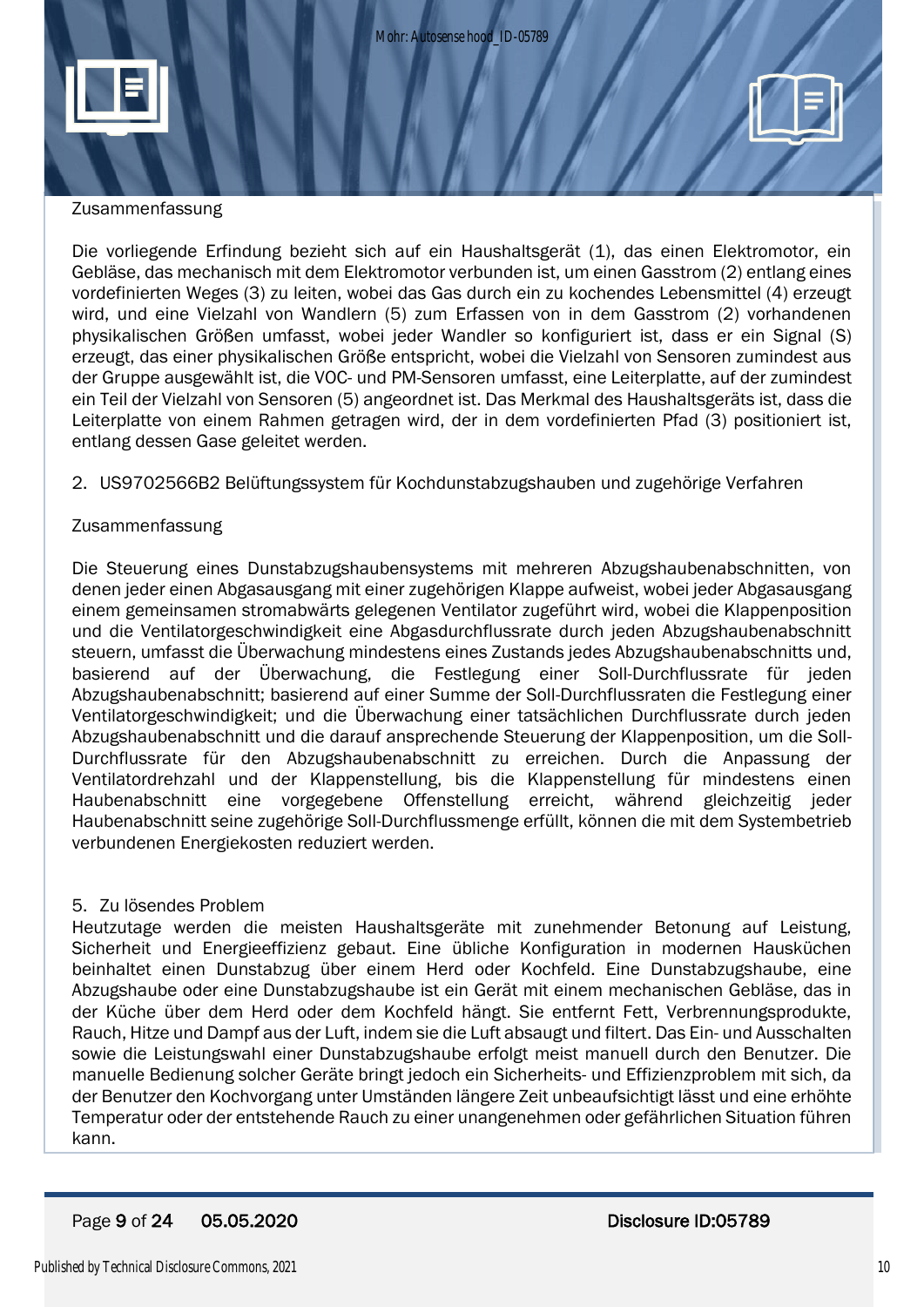

#### 6. Vorgeschlagene Lösung

Die vorliegende Erfindung beschreibt ein verbessertes Dunstabzugshauben-System, das mit Hilfe eines Sensormoduls innerhalb des Dunstabzugshauben-Systems den Dunst mit erhöhter Effektivität, Sicherheit und Effizienz abführt.

Das Dunstabzugshaubensystem umfasst eine Lüftungseinheit und den Sensor, der elektrisch mit der Lüftungseinheit kommuniziert. Vorzugsweise umfasst das Dunstabzugshaubensystem eine Benutzerschnittstelleneinheit, die elektrisch mit der Lüftungseinheit und dem Sensormodul kommuniziert. Das Sensormodul umfasst Sensoren zur Messung von Luftqualitäten. Diese Sensoren können Temperatur-, Feuchte- und TVOC/VOC-Sensoren (Total Volatile Organic Compounds/ flüchtige organische Verbindungen) umfassen. Das Sensormodul enthält einen Mikrocontroller, der Signale von diesen Sensoren empfängt.

In einem solchen System führt der Mikrocontroller ein Programm aus, um eine Reihe von Betriebsmodi zur Analyse der Signale durchzuführen. Darin bestimmt der Mikrocontroller auf der Grundlage der Analyse der Signale, z. B. durch Vergleich der in Echtzeit gemessenen Daten und der zuvor gespeicherten Daten, ob der Lüfter ein- oder ausgeschaltet werden soll und wie hoch seine Drehzahl sein soll. Genauer gesagt, führt das Programm auf Basis eines Autosensing-Algorithmus die automatische Steuerung der Sensoren, das Sammeln der Messdaten in Echtzeit und die automatische Ansteuerung des Lüfters als Reaktion auf verschiedene Kochszenarien oder Kochzustände entsprechend der Analyseergebnisse durch.

Das Dunstabzugshauben-System verfügt auch über eine Benutzerschnittstellen-Einheit, die es dem Benutzer ermöglicht, die aktuellen Umgebungsbedingungen abzurufen und seine bevorzugten Modi aus dem Programm auszuwählen. Die Lüftungseinheit umfasst einen Motor und einen Ventilator. Die Benutzerschnittstelleneinheit kann eine Auto-Modus-Taste, eine manuelle Ein/Aus-Taste, Lüftergeschwindigkeitstasten und Empfindlichkeitseinstellungstasten enthalten. Wenn die Auto-Modus-Taste gedrückt wird, wird der Motorlüfterbetrieb automatisch eingeleitet, wenn ein Schwellenwert eines Sensorparameters oder eine Kombination davon erreicht wird. Die Schwellenwerte können über verschiedene Empfindlichkeitseinstellungen in der Benutzerschnittstelleneinheit ausgewählt werden.

Alternativ kann die Benutzerschnittstelleneinheit eine Anwendungsprogrammierschnittstelle oder API der Dunstabzugshaube oder anderer angeschlossener Geräte sein. Alternativ kann die Benutzerschnittstelleneinheit ein Touchpanel sein.

Der Mikrocontroller kann mit Hilfe eines Näherungssensors die Anwesenheit eines Benutzers in der Küche feststellen. In einigen Fällen wird der Motorlüfterbetrieb vom Mikrocontroller automatisch eingeleitet oder beendet, nachdem er sowohl die Schwellenwerte als auch ein Näherungssensorsignal ausgewertet hat. Der Näherungssensor kann ein Thermistor mit negativem Temperaturkoeffizienten (NTC) oder ein Infrarotsensor (IR) sein.

Der Mikrocontroller führt das Programm aus, um die Informationen von den Sensoren während der Laufzeit kontinuierlich zu verfolgen, so dass die Drehzahl des Motorlüfters basierend auf der Wertänderung der erkannten Signale steigt oder sinkt.

#### Page 10 of 24 05.05.2020 Disclosure ID:05789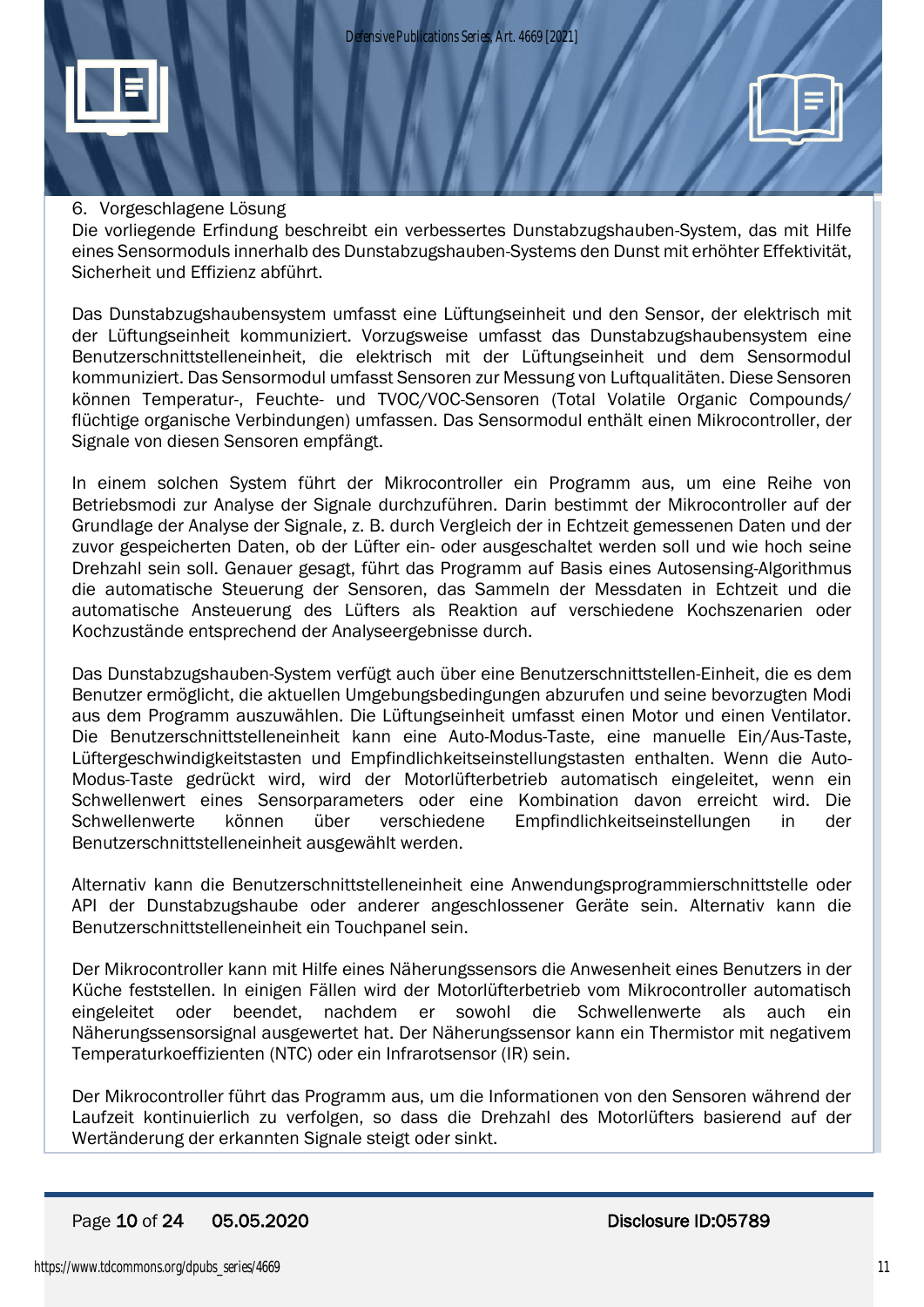

Nach dem oben beschriebenen Schema verbleibt der Motorlüfter in einem Leerlaufzustand oder bei niedriger Drehzahl, während der Mikrocontroller weiterhin die Luftqualität abtastet und auf Änderungen reagiert, bis er festgestellt hat, dass der Kochvorgang beendet ist oder in einen anderen Kochzustand übergeht. Durch die Reduzierung der Motorlüfterdrehzahl bei Bedarf und das rechtzeitige Abschalten des Motorlüfters werden Energieeinsparungen erzielt. Darüber hinaus sorgt das optimierte und automatische Ansprechen des Motorlüfters für eine ordnungsgemäße Belüftung und bewahrt sichere Umgebungsbedingungen.

7. Beschreibung

Abbildung 1 zeigt ein Funktionsschema des Aufbaus eines Dunstabzugssystems gemäß einer Ausführungsform der Erfindung. Bei dem Dunstabzugssystem handelt es sich um einen Einbauhaubentyp. Das Dunstabzugssystem umfasst ein Sensormodul, eine Bedieneinheit, eine Leistungsplatine und einen Motor, einen Lüfter (in den Figuren nicht dargestellt), wobei diese elektrischen Komponenten elektrisch miteinander kommunizieren. Die Leistungsplatine kann an eine Haushaltssteckdose angeschlossen werden, um die übrigen Komponenten im Inneren des Geräts mit Strom zu versorgen.

Das Sensormodul besteht aus einem Gehäuse mit Filtern und einer Sensorplatine, die im Inneren des Gehäuses angeordnet ist. Auf der Sensorplatine sind ein Mikrocontroller (MCU) und verschiedene Sensoren, wie z. B. ein Feuchtigkeitssensor, ein Temperatursensor und ein TVOC-Sensor, angeordnet. Diese Sensoren sind so konfiguriert, dass sie die Luftfeuchtigkeit, die Temperatur und die Gesamtkonzentration von mehreren Luftschadstoffen messen und Signale, die Messergebnisse umfassen, an den Mikrocontroller liefern. Auf dem Mikrocontroller wird ein Programm ausgeführt, das auf einem Autosensing-Algorithmus basiert, um die Signale zu analysieren und die entsprechenden Betriebsbefehle zu generieren. Darin werden die relevanten Messinformationen und die Bedienbefehle über eine Medium-Access-Control-Subschicht an die Benutzerschnittstelle geliefert.

Darin ermöglicht diese elektrische Konfiguration entweder einem Benutzer die manuelle Steuerung des Motors oder dem ausgeführten Programm, den Befehl zum Betrieb des Motors basierend auf der Analyse auszuführen.

Abbildung 1: Ein Funktionsdiagramm der Konfiguration eines Dunstabzugssystems gemäß einer Ausführungsform der Erfindung.

Die Benutzerschnittstelle umfasst mehrere Tasten, die elektrisch so konfiguriert sind, dass sie den elektrischen Strom, der dem Motor zugeführt wird, und den elektrischen Strom, der dem Sensormodul zugeführt wird, aktivieren, deaktivieren oder regulieren. Die Benutzerschnittstelle befindet sich an der Unterseite der Dunstabzugshaubenbaugruppe. Die Benutzerschnittstelle umfasst eine Aus/Ein-Taste, eine Taste für die automatische Einstellung mit drei Empfindlichkeitspositionen (z. B. hoch, mittel und niedrig) sowie eine erste, zweite und dritte Taste für die manuelle Auswahl der gewünschten Lüftergeschwindigkeit. Wie in Abbildung 2 dargestellt, können die Funktionen der automatischen Erkennung, der automatischen Aktivierung, der

#### Page 11 of 24 05.05.2020 Disclosure ID:05789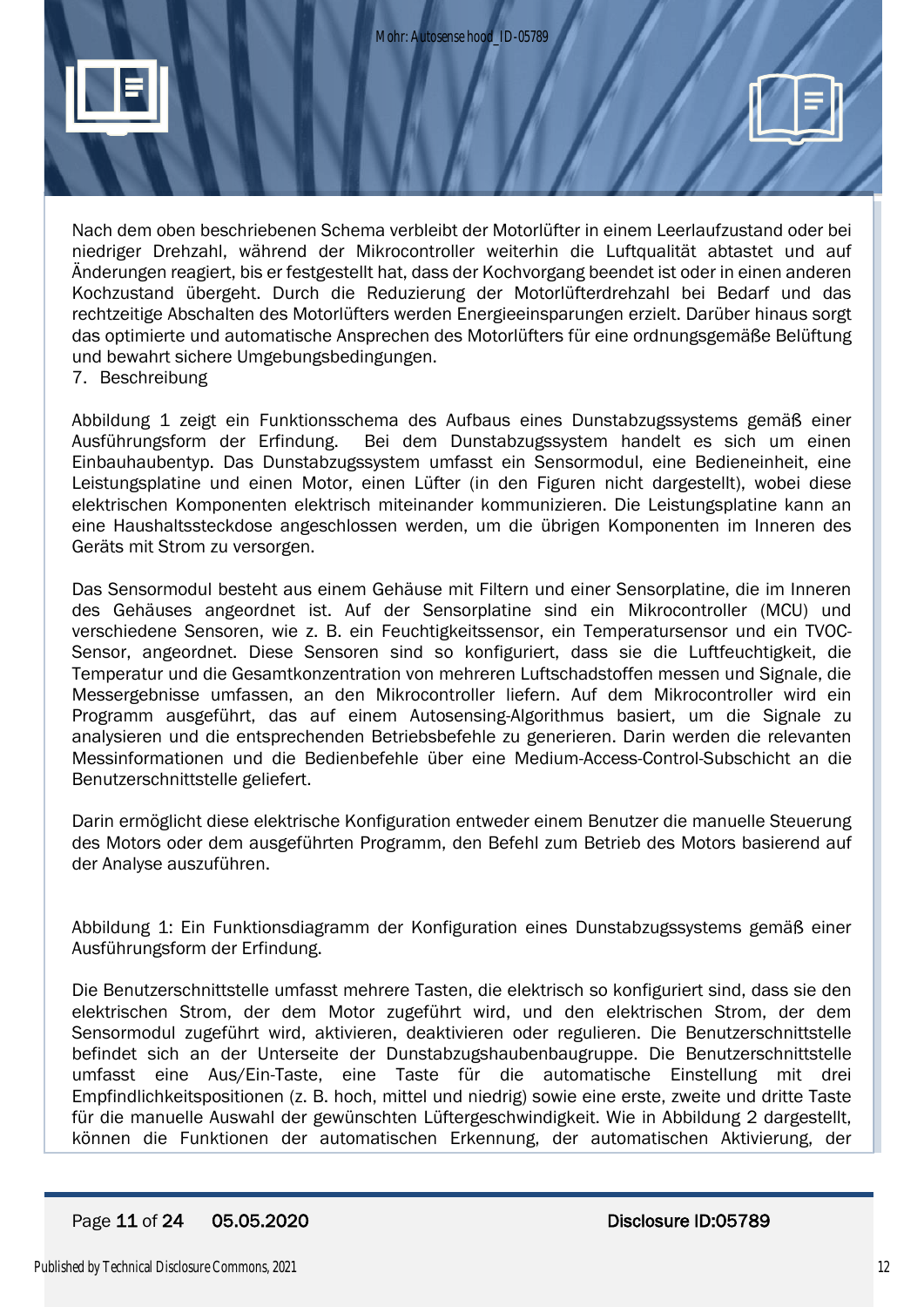

automatischen Deaktivierung und der automatischen Einstellung der Lüftergeschwindigkeit im System implementiert werden.

Das auf einem Autosensing-Algorithmus basierende Programm, das auf dem Mikrocontroller ausgeführt wird, steuert den Motorlüfter in Abhängigkeit von verschiedenen Kochszenarien oder Kochzuständen. Der Mikrocontroller verarbeitet die Informationen, die auf den von den Luftqualitätssensoren gesendeten Signalen basieren. Die Informationen umfassen Parameter wie Temperatur, Feuchtigkeit und TVOC der das Gerät umgebenden Luft. Diese Parameter werden als Eingang für den Algorithmus verwendet, um einen Ausgang für den Mikrocontroller zu liefern, der den Motorlüfter in einen geeigneten Modus steuert.

Die Betriebszustände für den Algorithmus in einem Prinzip der Auto-Sense-Zustandsmaschine sind in Abbildung 3 dargestellt. Ein Kochzustand wird betreten, wenn ein bestimmtes Ereignis eintritt. Ein Ereignis kann eine eindeutige Reihe von Bedingungen umfassen, z. B. Inkremente oder Dekremente von Werten, die für die Luftqualitätsparameter relevant sind, oder ein Inkrement oder Dekrement einer Änderungsrate der Parameter in Echtzeit, d. h. eine fortgesetzte Periode. Jedem Kochzustand ist eine entsprechende Lüftungsanforderung zugeordnet, z. B. die Drehzahl des Lüfters. Beim Eintritt in einen Kochzustand wird die Drehzahl des Lüfters geregelt, um eine optimierte Leistung zu erzielen. Beim Verbrennen oder Verkohlen von Lebensmitteln werden z. B. große Mengen an organischen Verbindungen in die Luft verflüchtigt. Ein Kochzustand kann mit dem vorgenannten Szenario in Verbindung gebracht werden, und daher kann der Mikrocontroller bei Erkennung seiner charakteristischen Parameter eine angemessene Reaktion auslösen, um die Lüftergeschwindigkeit zu erhöhen und die Dämpfe effektiv zu lüften.

Die Luftqualitätsparameter dienen als Kriterien für die Übergänge zwischen den Kochzuständen. Der Kochzustand hält eine definierte Belüftung (d. h. Motorlüfterdrehzahl), bis bestimmte Bedingungen erfüllt sind. Die Routine beginnt mit einem Anfangszustand (1) von Temperatur-, Feuchte- und TVOC-Sensoren, in dem die Mikrocontroller und Sensoren hochfahren und sich stabilisieren. Das Auslösen des Anfangszustands (1) kann in Form von menschlicher Anwesenheit ausgelöst werden, die von einem in der Benutzeroberfläche angeordneten Näherungssensor erfasst wird. Der Näherungssensor ist in dieser Ausführungsform ein NTC-Sensor. Die Routine geht in einen Ruhezustand (2) über, in dem der Mikrocontroller die Anfangswerte der Temperatur-, Feuchte- und TVOC-Sensoren liest und speichert. Jeder fehlerhafte Zustand der Komponenten während des Initialisierungszustands (1) oder während des Ruhezustands (2) führt die Routine in einen Fehlerzustand (20). Die Auswertung der neu empfangenen Sensorparameter erfolgt kontinuierlich über die Zeit, während sie sich in einem beliebigen Zustand befinden. Der Mikrocontroller kann dann eine Ableitung einer Änderung der Parameter vornehmen. Steigt im Idle-Zustand (2) der Temperaturoder Feuchte- oder TVOC-Wert an, wird ein Wake-up-Zustand (3) erreicht, der die Lüfterdrehzahl auf einen vordefinierten Wert Fw setzt. In dem in Abbildung 3 dargestellten Diagramm ist jedem Kochzustand ein vordefinierter Wert für die Lüfterdrehzahl zugeordnet, der im Speicher des Mikrocontrollers gespeichert ist und der bei der Herstellung des Geräts festgelegt werden kann.

Wenn z. B. im Aufwachzustand (3) der TVOC-Wert weiter ansteigt, wechselt der Zustand in einen anfänglichen Bratzustand (32) und setzt die Lüfterdrehzahlstufe auf FIF. Ein weiterer Anstieg der Temperatur oder des TVOC-Wertes führt dazu, dass sich das System in einem extremen

#### Page 12 of 24 05.05.2020 Disclosure ID:05789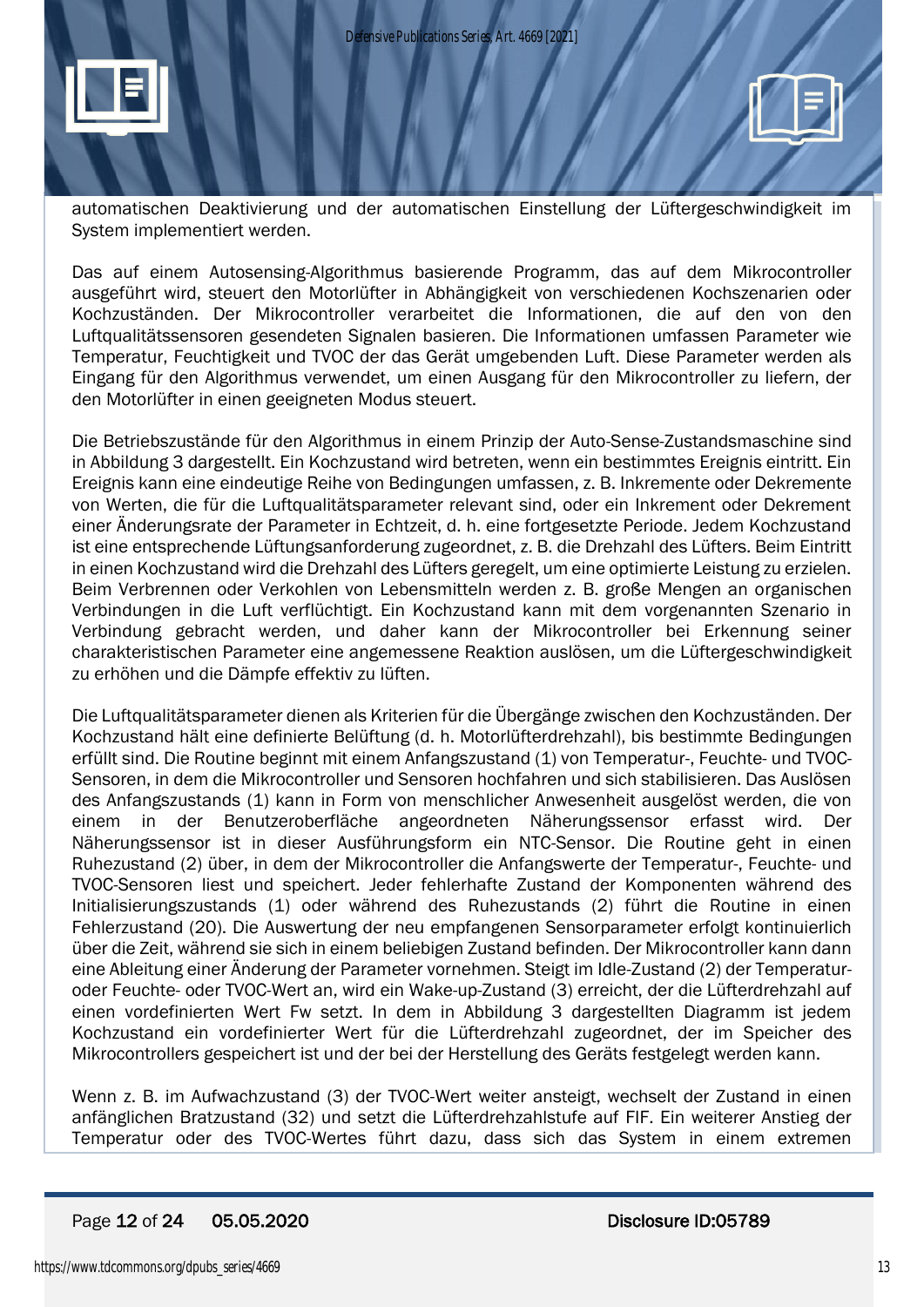

Frittierzustand (42) befindet und den Lüfter auf eine Drehzahlstufe FEF einstellt. Ein noch weiterer Anstieg von Temperatur und TVOC würde den Zustand in einen brennenden Zustand (52) mit der Drehzahlstufe Lüfter FBN bringen. Aus dem extremen Bratzustand (42) führt eine Abnahme von Temperatur und TVOC den Zustand in einen Abkühlzustand (60). Tritt im Aufwachzustand (3) ein Temperaturanstieg auf, geht der Zustand in einen anfänglichen Siedezustand (31) mit der Lüfterdrehzahl FIB über, wobei ein weiterer Temperaturanstieg den Zustand in einen extremen Siedezustand (41) mit der Lüfterdrehzahl FEB treibt, oder ein Abfall von Temperatur und/oder Feuchte den Zustand in den Abkühlzustand (60) bringt. Während des Abkühlungszustands (60) kann der Zustand wieder in einen der Zustände übergehen, wenn die Übergangsbedingungen umgekehrt werden, oder er kann wieder in den Leerlaufzustand (2) übergehen, wenn jeder Parameter (Temperatur, Luftfeuchtigkeit und TVOC) abnimmt.

Abbildung 3 ist ein Diagramm zur Anzeige von Betriebszuständen für den Algorithmus gemäß der Ausführungsform

Wie in Abbildung 4. gezeigt, wird ein sequenzieller Satz von Anweisungen als Task bezeichnet. Der Mikrocontroller, der das Programm ausführt, generiert und führt Anweisungen zur Initialisierung und zum Betrieb der verschiedenen Sensoren aus.

Eine erste Task umfasst eine Funktion mit einem Temperatur- und Feuchtigkeitssensor-Initialisierungsschritt und eine weitere Funktion mit einer Befehlsfolge zum Empfang von Sensorparameterdaten und zum Vergleich dieser Daten mit einem gespeicherten Standardwert. Eine zweite Task umfasst eine Funktion mit einem TVOC-Sensor-Initialisierungsschritt und eine weitere Funktion mit einer Befehlssequenz zum Empfangen von Sensorparameterdaten und zum Vergleichen dieser Daten mit einem gespeicherten Standardwert. Der letzte Schritt der ersten und zweiten Task liefert eine Eingabe für den Mikrocontroller, um die Motorlüftergeschwindigkeit einzustellen. Eine dritte Task umfasst eine Abtastfunktion.

Figur 4. ist ein Flussdiagramm, das zeigt, wie ein Sensormodul die Initialisierung und den Betrieb gemäß der Ausführungsform der Erfindung durchführt.

In einem weiteren engeren Aspekt der Ausführungsform umfasst das Sensormodul ein Gehäuse mit einem Filter. Der Filter fungiert als Membranschutz, der ein Verstopfen des Sensors durch Luftverunreinigungen oder Flüssigkeiten verhindert. Der Filter kann eine PTFE-Membran, ein ionisierter Filter, ein Metallgitter oder eine Teflonbeschichtung sein. Zusätzlich kann der Filter Porenöffnungen von 0,1 μm, 0,22 μm, 0,45 μm, 1 μm oder 5 μm aufweisen.

Referenzliste

- 1. Ausgangszustand
- 2. Leerlaufzustand
- 20 Fehlerzustand
- 3. Wake-up-Zustand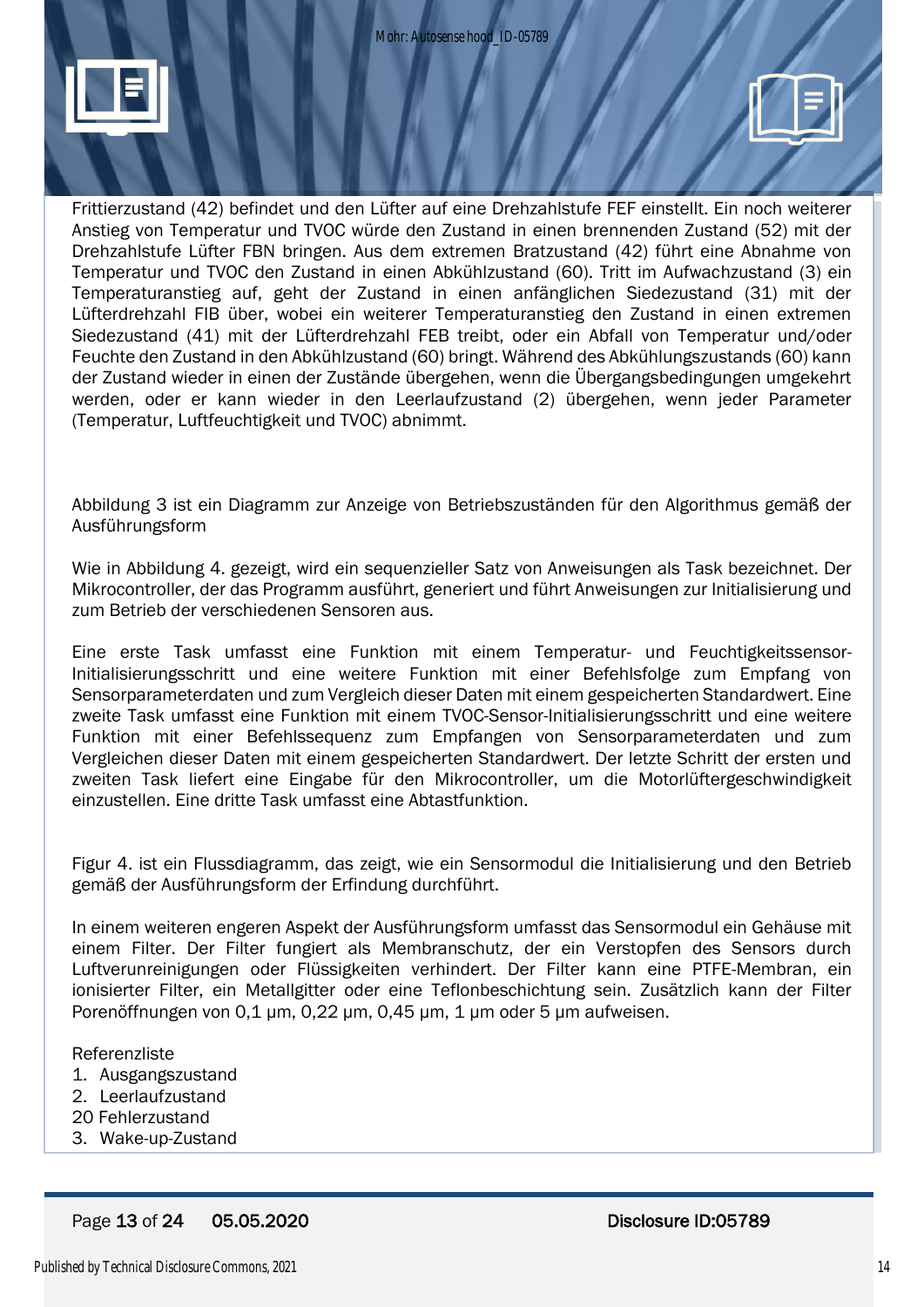

- 31 Initialer Bratzustand
- 32 Anfänglicher Siedezustand
- 41 Extremer Siedezustand
- 42 Extremer Bratzustand
- 52 Verbrennungszustand
- 60 Abkühlungszustand

#### Capot Autosense

1. Résumé de l'invention

L'invention concerne un système de hotte de cuisine comprenant un module de capteurs et un ventilateur pour ventiler les fumées de cuisson. Le module capteur comprend des capteurs pour mesurer les qualités de l'air. Ces capteurs peuvent comprendre des capteurs de température, d'humidité et des capteurs TVOC/VOC (Total Volatile Organic Compounds/ Volatile Organic Compounds). Le module de capteurs comprend un microcontrôleur, qui reçoit les signaux de ces capteurs. Dans un tel système, le microcontrôleur exécute un programme pour réaliser un ensemble de modes de fonctionnement pour analyser les signaux. Dans ce système, le microcontrôleur détermine s'il faut activer ou désactiver le ventilateur et sa vitesse en fonction de l'analyse des signaux, par exemple en comparant les données mesurées en temps réel et les données stockées précédemment. Pour être plus spécifique, le programme basé sur un algorithme d'autodétection effectue le contrôle automatique des capteurs, la collecte des données de mesure en temps réel, et le pilotage automatique du ventilateur en réponse à différents scénarios ou états de cuisson selon les résultats de l'analyse. Le système de hotte de cuisine est également doté d'une unité d'interface utilisateur, qui permet à l'utilisateur d'obtenir les conditions environnementales actuelles et de choisir ses modes préférés à partir du programme.

En réduisant automatiquement la vitesse du ventilateur en cas de besoin et en l'éteignant en temps voulu, des économies d'énergie sont réalisées. En outre, la réponse optimisée et automatique du ventilateur assure une ventilation adéquate et préserve des conditions ambiantes sûres.

2. Catégorisation des brevets applicables

F24C15/20 Suppression des fumées de cuisson

#### 3. Domaine technique

Le domaine technique de l'invention concerne un appareil ménager, et en particulier un système de hotte de cuisine pour l'extraction des fumées, dans lequel la hotte de cuisine est capable de réguler une vitesse de ventilateur sur la base des besoins de ventilation détectés.

- 4. Références
- 1. WO2020230056A1 APPAREIL MÉNAGER

#### Résumé

La présente invention concerne un appareil ménager (1) comprenant un moteur électrique, un ventilateur qui est relié mécaniquement audit moteur électrique pour canaliser un flux de gaz (2) le long d'un trajet prédéfini (3), le gaz étant généré par un article alimentaire (4) en cours de cuisson, une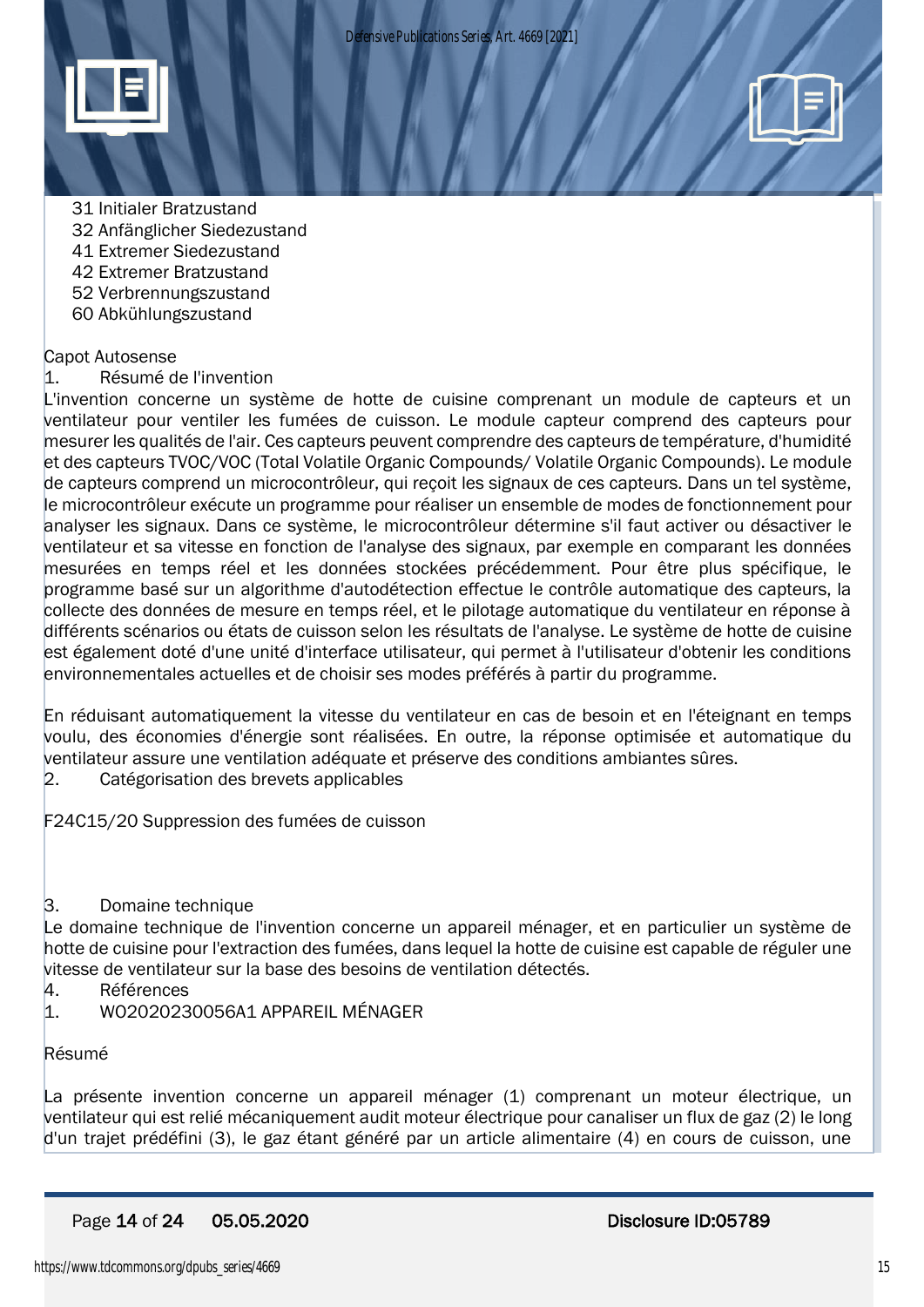



#### 2. US9702566B2 Système de ventilation de hotte de cuisine et procédés associés

#### Résumé

La commande d'un système de hotte aspirante ayant plusieurs sections de hotte, chacune avec une sortie d'échappement ayant un amortisseur associé, chaque sortie d'échappement alimentant un ventilateur commun en aval, où la position de l'amortisseur et la vitesse du ventilateur commandent un débit d'échappement à travers chaque section de hotte, implique la surveillance d'au moins une condition de chaque section de hotte et, sur la base de la surveillance, l'établissement d'un débit cible pour chaque section de hotte ; sur la base d'une somme des débits cibles, l'établissement d'une vitesse de ventilateur ; et la surveillance d'un débit réel à travers chaque section de hotte et la commande en réponse de la position de l'amortisseur pour atteindre le débit cible pour la section de hotte. Le réglage de la vitesse du ventilateur et de la position du clapet jusqu'à ce que la position du clapet d'au moins une section de hotte atteigne une position ouverte prédéterminée, alors qu'en même temps chaque section de hotte satisfait à son débit cible associé, peut réduire les coûts énergétiques associés au fonctionnement du système.

#### 5. Problème à résoudre

De nos jours, la plupart des appareils ménagers sont construits en mettant de plus en plus l'accent sur les performances, la sécurité et l'efficacité énergétique. Une configuration courante dans les cuisines des maisons modernes comprend un extracteur de fumée sur le dessus d'une cuisinière ou d'une table de cuisson. Une hotte de cuisine, une hotte aspirante ou une hotte de cuisine est un dispositif contenant un ventilateur mécanique qui est suspendu au-dessus de la cuisinière ou de la table de cuisson dans la cuisine. Elle élimine les graisses, les produits de combustion, les fumées, la fumée, la chaleur et la vapeur en suspension dans l'air par évacuation de l'air et filtration. La mise en marche, l'arrêt et la sélection de la puissance d'une hotte aspirante sont le plus souvent effectués manuellement par l'utilisateur. Cependant, le fonctionnement manuel de ces appareils pose un problème de sécurité et d'efficacité, car l'utilisateur peut laisser la cuisson sans surveillance pendant un certain temps, et une augmentation de la température ou la fumée générée peut dériver en une situation désagréable ou dangereuse.

#### 6. Solution proposée

La présente invention décrit un système de hotte de cuisine amélioré qui élimine les fumées avec une efficacité, une sécurité et un rendement accrus au moyen d'un module de détection à l'intérieur du système de hotte de cuisine.

Le système de hotte de cuisine comprend une unité de ventilation et le capteur communiquant électriquement avec l'unité de ventilation. De préférence, le système de hotte aspirante comprend une

#### Page 15 of 24 05.05.2020 Disclosure ID:05789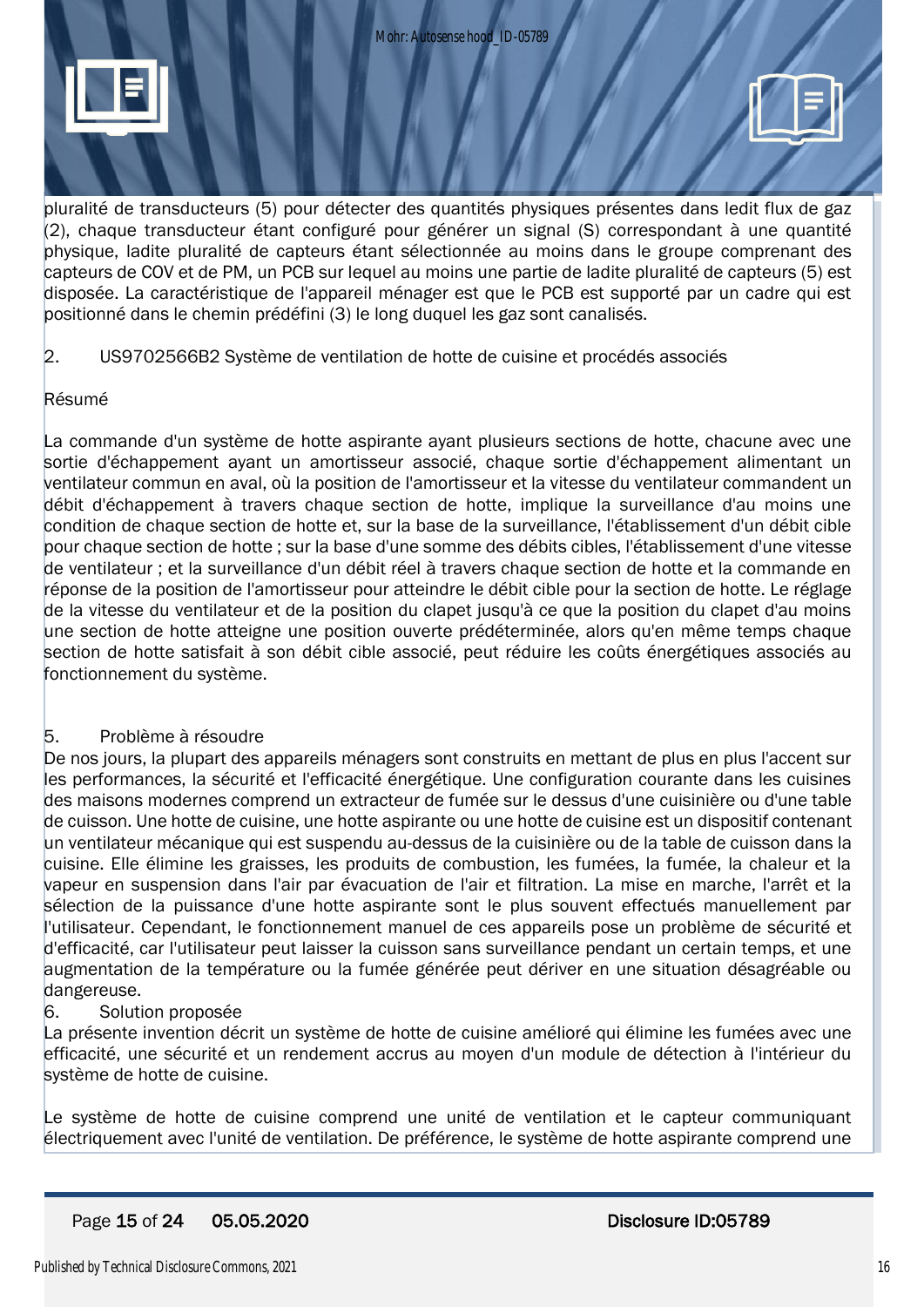

unité d'interface utilisateur, qui communique électriquement avec l'unité de ventilation et le module de détection. Le module de capteurs comprend des capteurs pour mesurer les qualités de l'air. Ces capteurs peuvent inclure des capteurs de température, d'humidité et de TVOC/VOC (Total Volatile Organic Compounds/ Volatile Organic Compounds). Le module de capteurs comprend un microcontrôleur, qui reçoit les signaux de ces capteurs.

Dans un tel système, le microcontrôleur exécute un programme pour réaliser un ensemble de modes de fonctionnement pour analyser les signaux. Dans ce système, le microcontrôleur détermine s'il faut activer ou désactiver le ventilateur et sa vitesse en fonction de l'analyse des signaux, par exemple en comparant les données mesurées en temps réel et les données stockées précédemment. Pour être plus spécifique, le programme basé sur un algorithme d'autodétection effectue le contrôle automatique des capteurs, la collecte des données de mesure en temps réel, et le pilotage automatique du ventilateur en réponse à différents scénarios ou états de cuisson selon les résultats de l'analyse.

Le système de hotte de cuisine est également doté d'une unité d'interface utilisateur, qui permet à l'utilisateur d'obtenir les conditions environnementales actuelles et de choisir ses modes préférés à partir du programme. L'unité de ventilation comprend un moteur et un ventilateur. L'unité d'interface utilisateur peut comprendre un bouton de mode automatique, un bouton de marche/arrêt manuel, des boutons de vitesse de ventilation et des boutons de réglage de la sensibilité. Lorsque le bouton de mode automatique est enfoncé, le fonctionnement du moteur et du ventilateur est déclenché automatiquement lorsqu'un niveau de seuil, un paramètre de capteur ou une combinaison de ceux-ci est atteint. Les niveaux de seuil peuvent être sélectionnés par différents réglages de sensibilité dans l'unité d'interface utilisateur.

L'unité d'interface utilisateur peut également être une interface de programmation d'application ou API de la hotte ou d'autres dispositifs connectés. L'unité d'interface utilisateur peut également être un écran tactile.

Le microcontrôleur peut déterminer la présence d'un utilisateur dans la cuisine en utilisant un capteur de proximité. Dans certains cas, le fonctionnement du moto-ventilateur est lancé ou arrêté automatiquement par le microcontrôleur après avoir évalué à la fois les niveaux de seuil et un signal du capteur de proximité. Le capteur de proximité peut être une thermistance à coefficient de température négatif (CTN) ou un capteur infrarouge (IR).

Le microcontrôleur exécute le programme pour suivre en continu les informations provenant des capteurs pendant toute la durée du fonctionnement, de sorte que la vitesse du ventilateur du moteur augmente ou diminue en fonction du changement de valeur des signaux détectés.

Dans ce schéma, le ventilateur reste au ralenti ou à faible vitesse, tandis que le microcontrôleur continue d'échantillonner et de réagir aux changements de la qualité de l'air jusqu'à ce qu'il ait déterminé que la cuisson est terminée ou qu'il est entré dans un autre état de cuisson. En réduisant la vitesse du ventilateur moteur en cas de besoin et en l'éteignant en temps voulu, des économies d'énergie sont réalisées. En outre, la réponse optimisée et automatique du moto-ventilateur assure une ventilation adéquate et préserve des conditions ambiantes sûres.

7. Description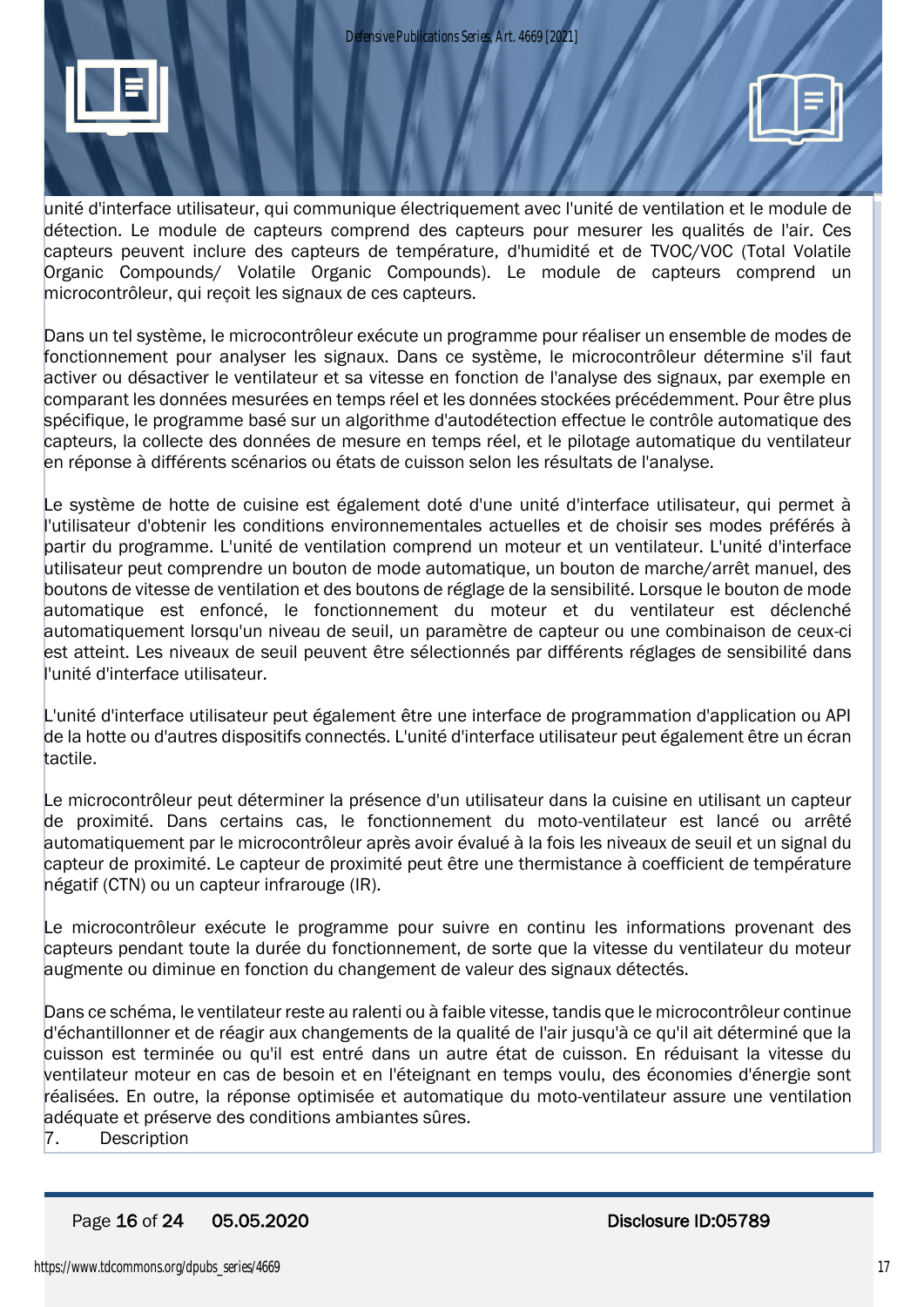

La figure 1 montre un schéma fonctionnel de la configuration d'un système de hotte de cuisine selon un mode de réalisation de l'invention. Le système de hotte de cuisine est de type encastré. Le système de hotte de cuisine comprend un module de détection, une unité d'interface utilisateur, une carte d'alimentation, un moteur et un ventilateur (non représentés sur les figures), ces composants électriques étant en communication électrique les uns avec les autres. La carte d'alimentation peut être connectée à une prise de courant domestique afin d'alimenter en électricité le reste des composants à l'intérieur de l'appareil.

Le module de détection comprend un boîtier avec des filtres, et une carte de détection disposée à l'intérieur du boîtier. Un microcontrôleur (MCU) et une variété de capteurs, tels qu'un capteur d'humidité, un capteur de température et un capteur TVOC, sont disposés sur la carte de capteurs. Ces capteurs sont configurés pour mesurer l'humidité, la température et la concentration totale de plusieurs substances en suspension dans l'air, et pour délivrer des signaux, qui comprennent les résultats mesurés, au microcontrôleur. Un programme basé sur un algorithme de détection automatique est exécuté sur le microcontrôleur pour analyser les signaux et générer les commandes de fonctionnement appropriées. Les informations mesurées pertinentes et les commandes d'exploitation sont transmises à l'interface utilisateur par l'intermédiaire d'une sous-couche de contrôle d'accès au support.

Cette configuration électrique permet soit à l'utilisateur de commander manuellement le moteur, soit au programme exécuté d'exécuter la commande de fonctionnement du moteur sur la base de l'analyse.

Figure 1 : Schéma fonctionnel de la configuration d'un système de hotte de cuisine selon un mode de réalisation de l'invention.

L'interface utilisateur comprend plusieurs boutons configurés électriquement pour activer, désactiver ou réguler le courant électrique fourni au moteur et le courant électrique fourni au module capteur. L'interface utilisateur est située sur la face inférieure de l'ensemble hotte de cuisine. L'interface utilisateur comprend un bouton Arrêt/Marche ; un bouton de réglage automatique avec 3 positions de sensibilité (par exemple, haute, moyenne et basse) ; et un premier, un deuxième et un troisième boutons de vitesse manuelle pour sélectionner manuellement la vitesse de ventilateur souhaitée. Comme le montre la figure 2, les fonctions de détection automatique, d'activation automatique, de désactivation automatique et de réglage automatique de la vitesse du ventilateur peuvent être mises en oeuvre dans le système.

Le programme basé sur un algorithme d'autodétection exécuté sur le microcontrôleur commande le ventilateur du moteur en réponse à différents scénarios ou états de cuisson. Le microcontrôleur traite les informations basées sur les signaux envoyés par les capteurs de qualité de l'air. Ces informations comprennent des paramètres tels que la température, l'humidité et le COVT de l'air entourant l'appareil. Ces paramètres sont utilisés comme une entrée pour l'algorithme afin de produire une sortie pour le microcontrôleur afin de faire passer le moto-ventilateur dans un mode approprié.

Les états de fonctionnement de l'algorithme dans un principe de machine d'état à détection automatique sont représentés dans la figure 3. On entre dans un état de cuisson lorsqu'un événement

## Page 17 of 24 05.05.2020 Disclosure ID:05789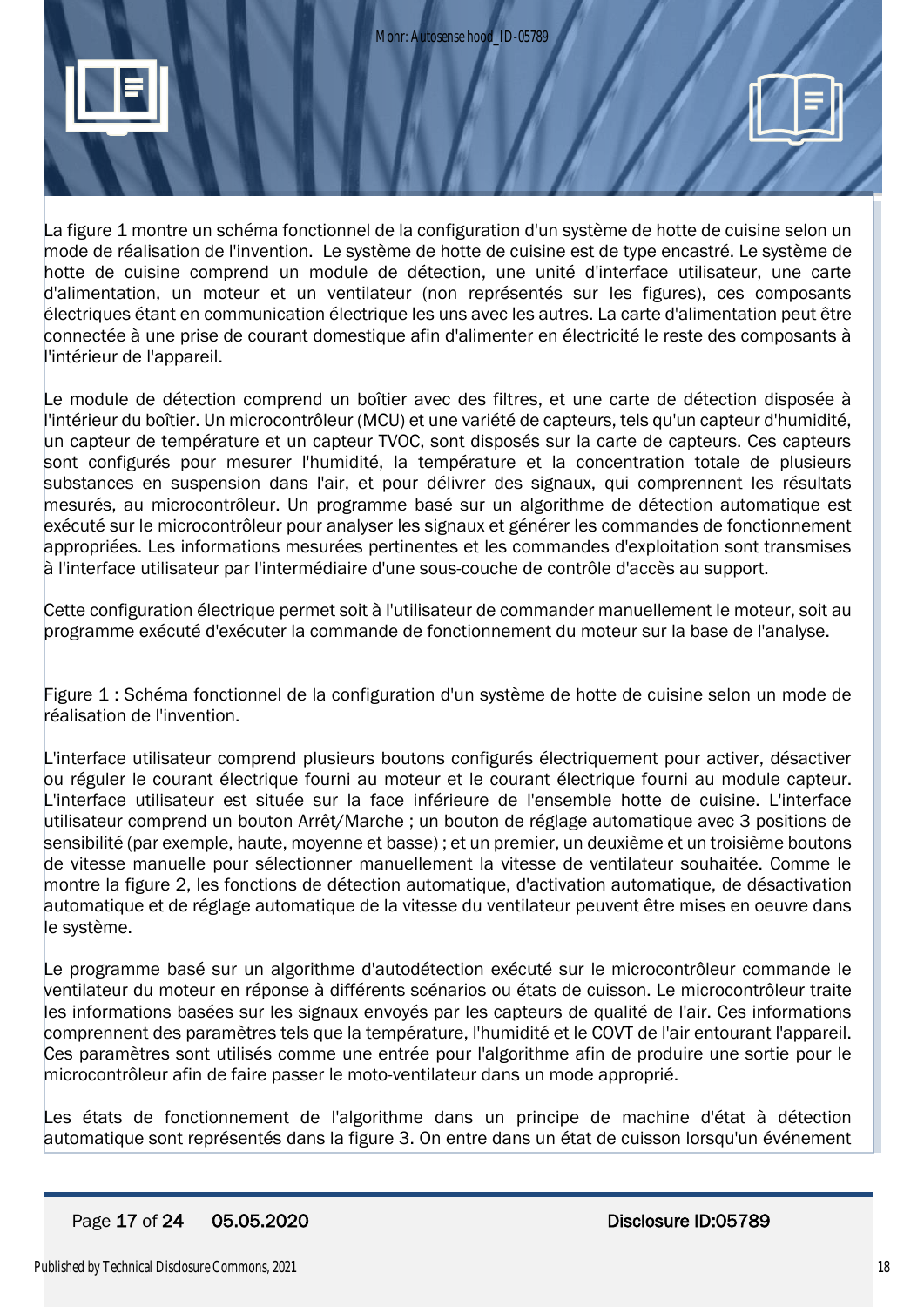*Defensive Publications Series, Art. 4669 [2021]*





spécifique se produit. Un événement peut comprendre un ensemble unique de conditions, telles que des incréments ou des décréments de valeurs pertinentes pour les paramètres de qualité de l'air ou un incrément ou un décrément d'un taux de changement des paramètres en temps réel, c'est-à-dire une période continue. Chaque état de cuisson est associé à une exigence de ventilation appropriée, par exemple, la vitesse du ventilateur. Lorsqu'on entre dans un état de cuisson, la vitesse du ventilateur est régulée afin d'obtenir des performances optimales. Par exemple, lors de la combustion ou de la carbonisation des aliments, de grandes quantités de composés organiques se volatilisent dans l'air. Un état de cuisson peut être associé au scénario mentionné ci-dessus, et par conséquent, lors de la détection de ses paramètres distinctifs, le microcontrôleur peut déclencher une réponse adéquate pour augmenter la vitesse du ventilateur et ventiler efficacement les fumées.

Les paramètres de qualité de l'air servent de critères pour les transitions entre les états de cuisson. L'état de cuisson maintient une ventilation définie (c'est-à-dire la vitesse du ventilateur du moteur) jusqu'à ce que certaines conditions soient remplies. La routine commence à un état initial (1) des capteurs de température, d'humidité et de COVT où les microcontrôleurs et les capteurs s'allument et se stabilisent. Le déclenchement de l'état initial (1) peut être déclenché en termes de présence humaine détectée par un capteur de proximité disposé dans l'interface utilisateur. Dans ce mode de réalisation, le capteur de proximité est un capteur NTC. La routine passe à un état de repos (2), où le microcontrôleur lit et stocke les valeurs initiales des capteurs de température, d'humidité et de TVOC. Tout état défectueux des composants pendant l'état d'initialisation (1) ou pendant l'état de repos (2) fera passer la routine à un état d'erreur (20). L'évaluation des paramètres détectés nouvellement reçus est effectuée en continu dans le temps, quel que soit l'état dans lequel on se trouve. Le microcontrôleur peut alors déduire une modification des paramètres. Si, à l'état de repos (2), la température ou l'humidité ou la valeur TVOC augmente, on entre dans un état de réveil (3), qui règle la vitesse du ventilateur à une valeur prédéfinie Fw. Dans le schéma représenté à la figure 3, chaque état de cuisson est associé à une valeur prédéfinie de la vitesse du ventilateur qui est stockée dans la mémoire du microcontrôleur, et qui peut être établie lors de la fabrication de l'appareil.

Par exemple, lorsque, à l'état de réveil (3), la valeur TVOC augmente encore, l'état passe à un état initial de friture (32) et règle le niveau de vitesse du ventilateur sur FIF. Une nouvelle augmentation de la température ou de la valeur TVOC fait passer le système dans un état de friture extrême (42) et règle le ventilateur sur un niveau de vitesse FEF. Une augmentation encore plus importante de la température et de la TVOC fera passer le système dans un état de brûlure (52) avec une vitesse de ventilateur FBN. A partir d'un état de friture extrême (42), une diminution de la température et de la TVOC amènera l'état à un état de refroidissement (60). Si, à l'état de réveil (3), une augmentation de la température se produit, l'état passe à un état initial d'ébullition (31) avec une vitesse de ventilateur FIB, où une augmentation supplémentaire de la température entraîne l'état dans un état d'ébullition extrême (41) avec une vitesse de ventilateur FEB, ou une diminution de la température et/ou de l'humidité entraîne l'état dans l'état de refroidissement (60). Pendant l'état de refroidissement (60), l'état peut revenir à n'importe lequel des états si les conditions de transition sont inversées, ou il peut revenir à l'état de repos (2) si chaque paramètre (température, humidité et TVOC) diminue.

## Page 18 of 24 05.05.2020 Disclosure ID:05789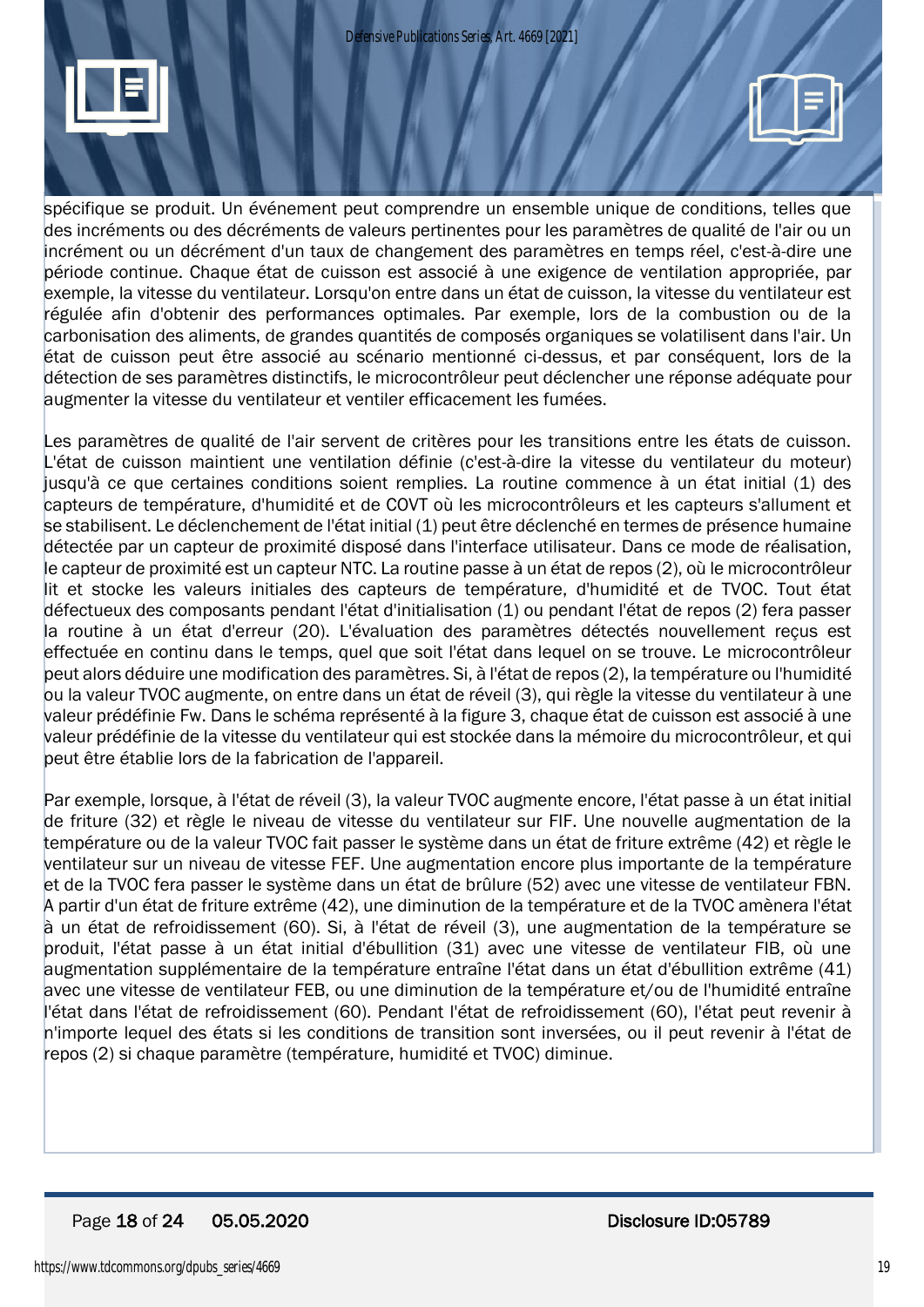



La figure 3 est un diagramme indiquant les états de fonctionnement de l'algorithme selon le mode de réalisation.

Comme le montre la figure 4, un ensemble séquentiel d'instructions est appelé tâche. Le microcontrôleur qui exécute le programme génère et exécute des instructions pour initialiser et faire fonctionner les différents capteurs.

Une première tâche comprend une fonction avec une étape d'initialisation des capteurs de température et d'humidité et une autre fonction avec une séquence d'instructions pour recevoir les données des paramètres des capteurs et pour comparer ces données à une donnée stockée par défaut. Une deuxième tâche comprend une fonction avec une étape d'initialisation du capteur TVOC et une autre fonction avec une séquence d'instructions pour recevoir les données des paramètres des capteurs et pour comparer ces données à des données stockées par défaut. La dernière étape des première et deuxième tâches fournit une entrée au microcontrôleur pour ajuster la vitesse du ventilateur du moteur. Une troisième tâche comprend une fonction d'échantillonnage.

La figure 4 est un organigramme indiquant comment un module de détection effectue l'initialisation et le fonctionnement selon le mode de réalisation de l'invention.

Dans un autre aspect plus étroit du mode de réalisation, le module capteur comprend un boîtier avec un filtre. Le filtre agit comme une membrane de protection qui empêche le capteur d'être obstrué par des impuretés de l'air ou des liquides. Le filtre peut être une membrane en PTFE, un filtre ionisé, une maille métallique ou un revêtement en téflon. En outre, le filtre peut comprendre des ouvertures de pores de 0,1 μm, 0,22 μm, 0,45 μm, 1 μm ou 5 μm.

Liste des références 1. État initial 2. État de repos 20 État d'erreur 3. État de réveil 31 État initial de friture 32 État initial d'ébullition 41 État d'ébullition extrême 42 État de friture extrême 52 État de brûlage 60 Refroidissement

自动感应引擎盖

1. 公开内容摘要

本发明涉及一种抽油烟机系统,包括一个传感器模块和一个用于通风烹饪油烟的风扇。该传感器模 块包括用于测量空气质量的传感器。这些传感器可能包括温度、湿度和 TVOC/VOC(总挥发性有机

#### Page 19 of 24 05.05.2020 Disclosure ID:05789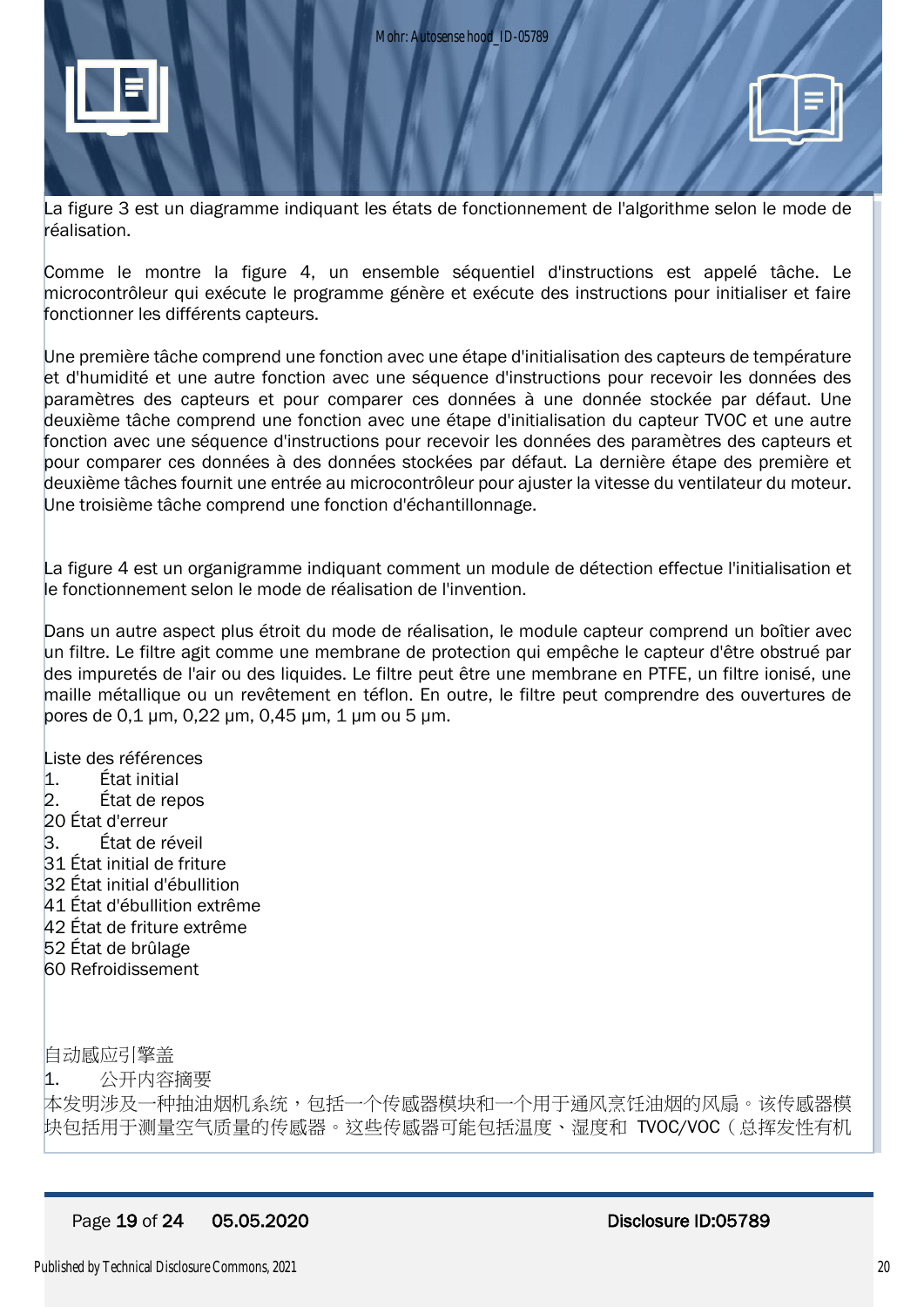



化合物/挥发性有机化合物)传感器。该传感器模块包括一个微控制器,它接收来自这些传感器的 信号。在这样的系统中,微控制器执行一个程序,以执行一组操作模式来分析这些信号。其中,微 控制器根据对信号的分析,例如,比较实时测量的数据和以前存储的数据,决定是否切换风扇的开 /关状态及其速度。更具体地说,基于自动感应算法的程序执行自动控制传感器,实时收集测量数 据,并根据分析结果,针对不同的烹饪场景或烹饪状态,自动驱动风扇。该抽油烟机系统还提供了 一个用户界面单元,允许用户从程序中获得当前的环境条件并选择他们的偏好模式。

通过在需要时自动降低风扇速度并及时关闭风扇,可以实现节能。此外,风扇的优化和自动响应确 保了适当的通风和保存安全的环境条件。

### 2. 适用的专利分类

F24C15/20 清除烹饪油烟

#### 3. 技术领域

本发明的技术领域涉及一种实用电器,特别是涉及一种用于抽油烟的抽油烟机系统,其中该抽油烟 机能够根据检测到的通风要求来调节风扇速度。

- 4. 参考文献
- 1. WO2020230056A1 家用电器

摘要

本发明涉及一种家用电器(1),包括一个电动机、一个与所述电动机机械连接的风扇,以引导气流(2) 沿预定路径(3)流动,该气体由正在烹调的食品(4)产生,多个传感器(5)用于检测所述气流(2)中存在 的物理量。每个传感器被配置为产生与物理量相对应的信号(S),所述多个传感器至少从包括 VOC 和 PM 传感器的组中选择,一个 PCB,所述多个传感器(5)的至少一部分被布置在该 PCB 上。 该家用电器的特点是,该 PCB 由一个框架支撑,该框架位于气体沿其输送的预定路径(3)中。

## 2. US9702566B2 烹饪排烟罩通风系统及相关方法

摘要

控制一个具有多个抽油烟机部分的排气系统,每个部分都有一个具有相关风门的排气输出,每个排 气输出都向一个共同的下游风扇供气,其中风门位置和风扇速度控制通过每个抽油烟机部分的排气 流速,包括监测每个抽油烟机部分的至少一个条件,并根据监测结果为每个抽油烟机部分建立一个 目标流速;根据目标流速之和,建立一个风扇速度;以及监测通过每个抽油烟机部分的实际流速并 响应地控制风门位置以实现该抽油烟机部分的目标流速。调整风扇速度和风门位置,直到至少一个 抽油烟机部分的风门位置达到预定的打开位置,同时每个抽油烟机部分满足其相关的目标流速,可 以减少与系统运行相关的能源成本。

#### Page 20 of 24 05.05.2020 Disclosure ID:05789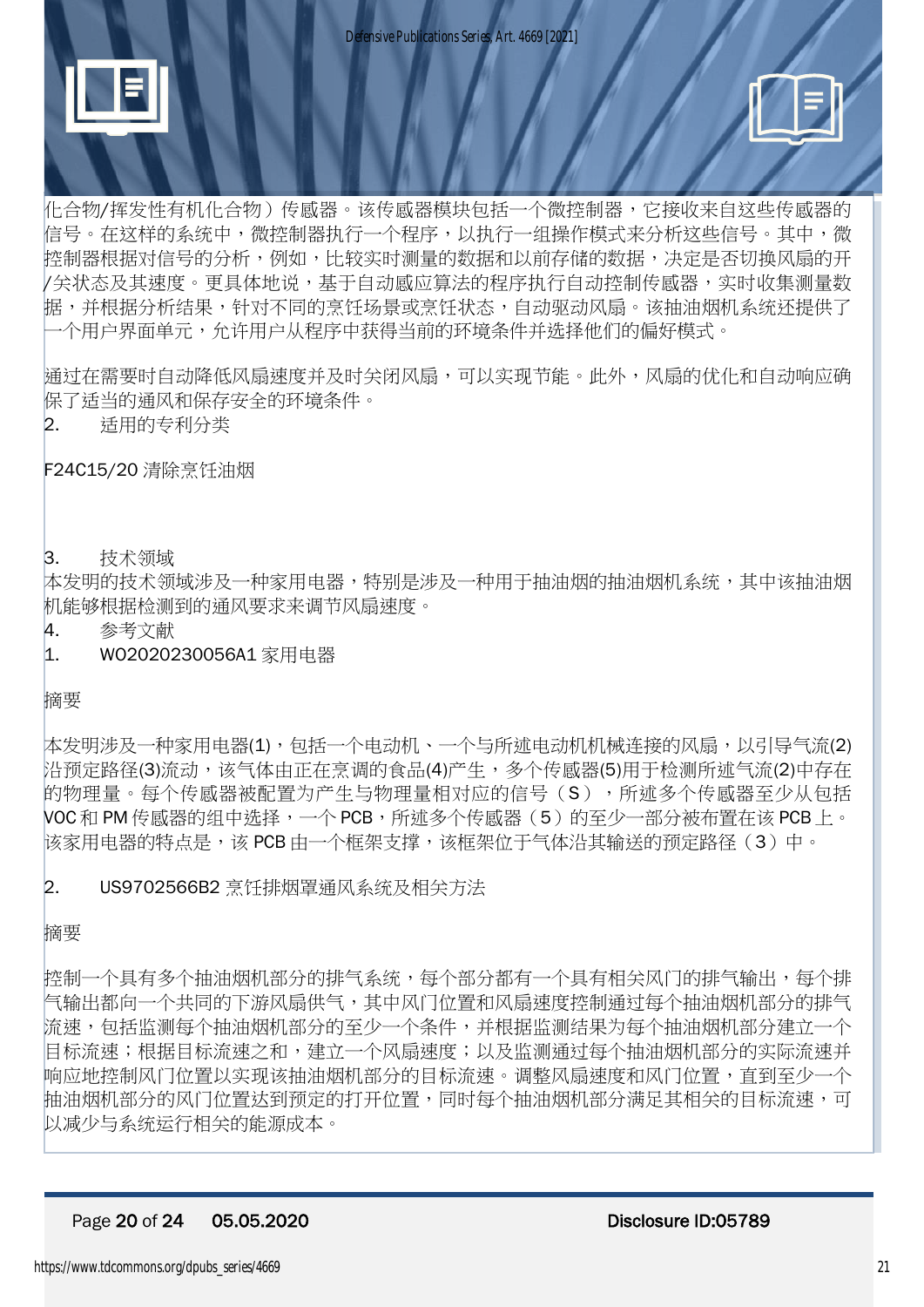

## 5. 要解决的问题

现在,大多数家用电器在建造时越来越强调性能、安全和能源效率。现代住宅厨房的常见配置包括 炉子或灶台上面的排烟器。厨房油烟机、排烟机或抽油烟机是一种含有机械风扇的装置,悬挂在厨 房的炉子或灶台上方。它通过疏散空气和过滤,将空气中的油脂、燃烧产物、烟雾、热量和蒸汽清 除。抽油烟机的开关和功率洗择大多是由用户手动进行的。然而,这种设备的手动操作带来了安全 和效率方面的问题,因为用户可能会在一段时间内无人看管烹饪,而温度升高或产生的烟雾可能会 衍生出令人不快或危险的情况。

### 6. 建议的解决方案

本发明描述了一种增强型抽油烟机系统,通过抽油烟机系统内的传感器模块,以更高的效率、安全 和效益去除油烟。

该抽油烟机系统包括一个通风装置和与通风装置电性通信的传感器。优选地,抽油烟机系统包括一 个用户界面单元,它与通风单元和传感器模块进行电气通信。传感器模块包括用于测量空气质量的 传感器。这些传感器可能包括温度、湿度和 TVOC/VOC(总挥发性有机化合物/挥发性有机化合物) 传感器。该传感器模块包括一个微控制器,它接收来自这些传感器的信号。

在这样的系统中,微控制器执行一个程序,以执行一组操作模式来分析这些信号。其中,微控制器 根据对信号的分析,例如,比较实时测量的数据和以前存储的数据,决定是否切换风扇的开/关状 **态及其速度。更具体地说,基于自动感应算法的程序执行自动控制传感器,实时收集测量数据,并** 根据分析结果,针对不同的烹饪场景或烹饪状态,自动驱动风扇。

该抽油烟机系统还提供了一个用户界面单元,允许用户从程序中获得当前的环境条件并选择他们的 偏好模式。通风装置包括一个马达和一个风扇。其中,用户界面单元可以包括一个自动模式按钮、 一个手动开/关按钮、风扇速度按钮和灵敏度设置按钮。当按下自动模式按钮时,当达到任何传感 器参数或其组合的阈值水平时,自动启动电机风扇运行。阈值水平可以通过用户界面单元的不同灵 敏度设置来选择。

另外,用户接口单元可以是抽油烟机或其他连接设备的应用编程接口或 API。或者,用户界面单元 是一个触摸面板。

微控制器可以通过使用接近传感器来确定用户在厨房的存在。在某些情况下,微控制器在评估了阈 值水平和接近传感器信号后,自动启动或终止电机风扇的运行。接近传感器可以是一个负温度系数 (NTC)类型的热敏电阻,或一个红外(IR)传感器。

微控制器执行程序,通过运行时间持续跟踪来自传感器的信息,以便根据检测到的信号的数值变化 增加或减少电机风扇速度。

#### Page 21 of 24 05.05.2020 Disclosure ID:05789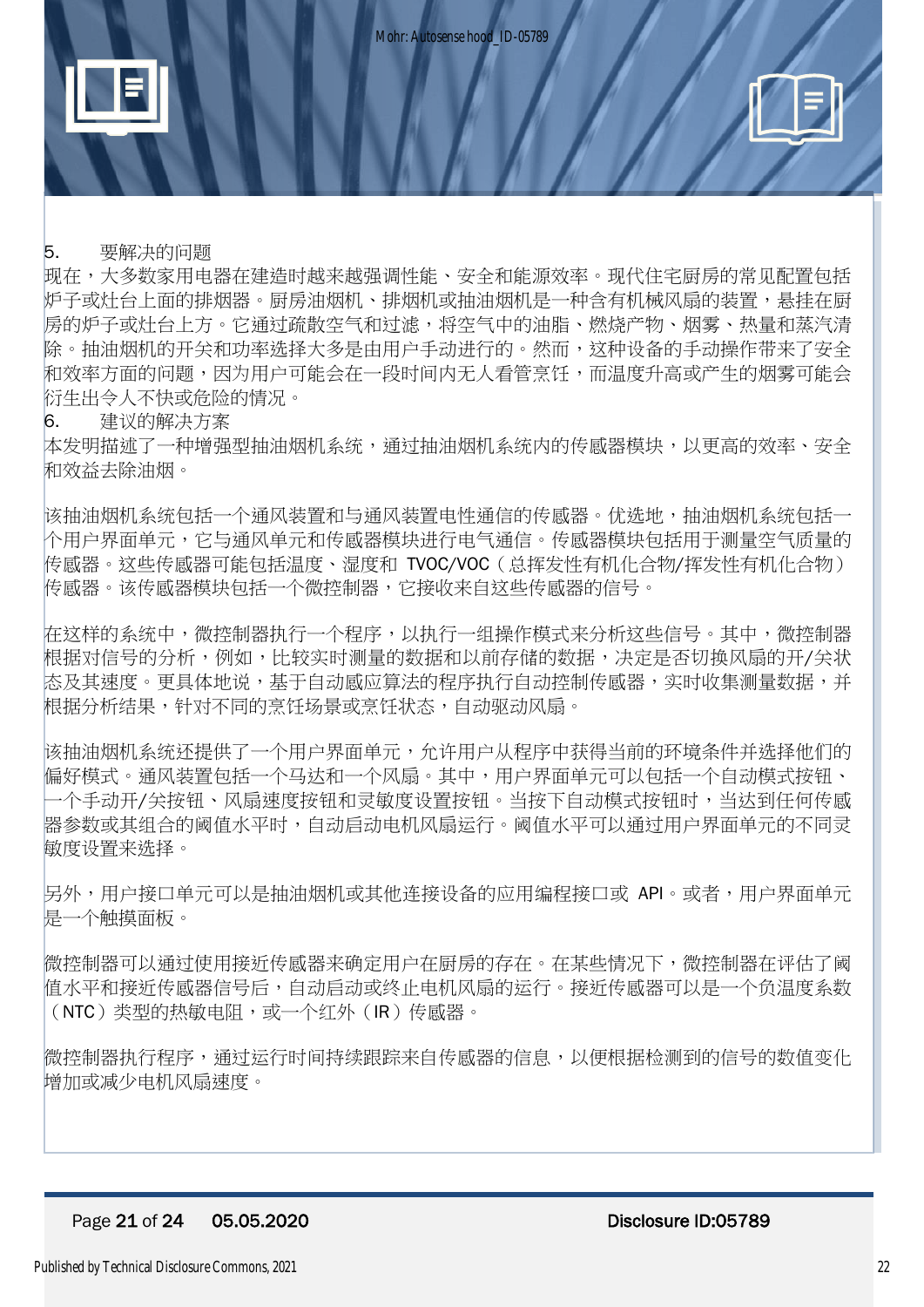



在上述方案下,电机风扇保持在空闲状态或低速,而微控制器继续对空气质量的变化进行采样和响 应,直到它确定烹饪已经结束或进入另一个烹饪状态。通过在需要时降低电机风扇的速度并及时关 闭电机风扇,可以实现节能。此外,电机风扇的优化和自动响应确保了适当的通风和保存安全的环 境条件。

7. 7.描述

图 1 显示了根据本发明的一个实施例的抽油烟机系统的配置功能图。 该抽油烟机系统是一个内置的 抽油烟机类型。该抽油烟机系统包括一个传感器模块、一个 UI 单元、一个电源板和一个电机、一个 风扇(图中未显示),其中这些电气元件相互之间进行电气通信。电源板可以连接到一个家用电源 插座上,以便向设备内的其他部件供电。

传感器模块包括一个带有过滤器的外壳,以及一个布置在外壳内的传感器板。一个微控制器(MCU )和各种传感器,如湿度传感器、温度传感器和 TVOC 传感器,被安排在传感器板上。这些传感器 被配置为测量湿度、温度和多种空气的总浓度,并向微控制器传递包括测量结果的信号。一个基于 自动感应算法的程序在微控制器上执行,以分析这些信号并产生适当的操作指令。其中,相关的测 量信息和操作命令通过介质访问控制子层被传递到用户界面。

在这里,这种电气配置允许用户手动控制电机或执行的程序根据分析结果对电机的运行进行指令。

图 1:根据本发明的一个实施例的抽油烟机系统的配置功能图。

用户界面包括几个按钮,这些按钮在电气上配置为启用、禁用或调节提供给电机的电流和提供给传 感器模块的电流。用户界面位于抽油烟机组件的底面。用户界面包括一个关/开按钮;一个具有 3个 灵敏度位置(例如,高、中、低)的自动调节按钮;以及一个第一、第二和第三手动速度按钮,用 干手动选择所需的风扇速度。如图 2 所示,系统中可以实现自动感应、自动激活、自动停用和自动 调整风扇速度的功能。

基于自动感应算法的程序在微控制器上执行,根据不同的烹饪情况或烹饪状态控制电机风扇。微控 制器根据从空气质量传感器发出的信号来处理信息。这些信息包括设备周围空气的温度、湿度和 TVOC等参数。这些参数被用作算法的输入,产生微控制器的输出,以驱动电机风扇进入适当的模式 。

图 3 表示了自动感应状态机原理中的算法的运行状态。当一个特定的事件发生时,就会进入一个烹 饪状态。一个事件可能包括一组独特的条件,如与空气质量参数值相关的数值的增量或减量,或参 数的实时变化率的增量或减量,即一个持续的时期。每个烹饪状态都与适当的通风要求相关,例如 ,风扇的速度。当进入烹饪状态时,风扇的速度被调节,以便有一个优化的性能。例如,在燃烧或 烧焦食物时,大量的有机化合物会挥发到空气中。烹饪状态可能与前面提到的情况有关,因此,在 检测到其独特的参数时,微控制器可能会触发一个适当的反应,以增加风扇速度并有效地通风排烟 。

#### Page 22 of 24 05.05.2020 Disclosure ID:05789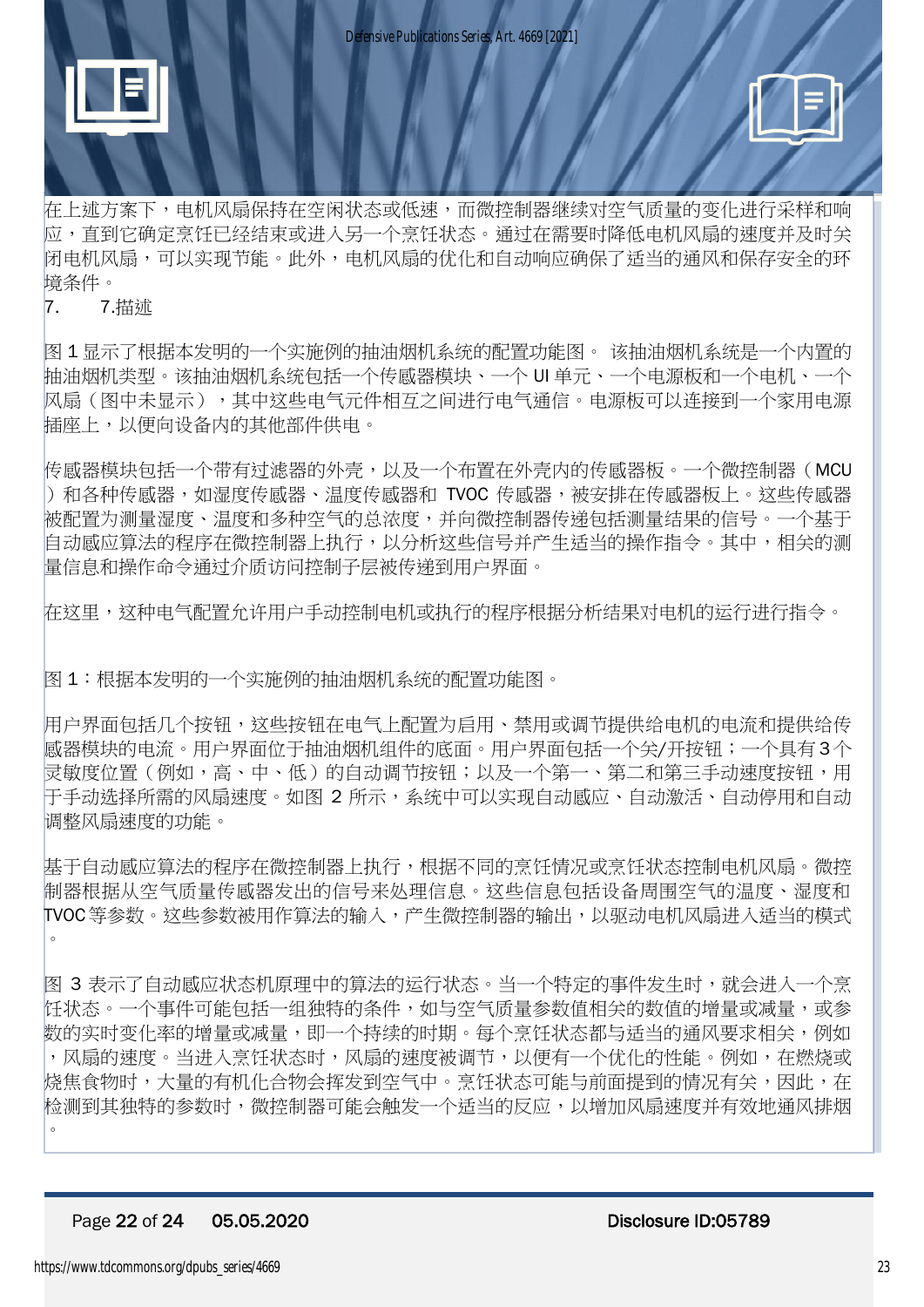



空气质量参数作为烹饪状态之间转换的标准。烹饪状态保持一个确定的通风(即电机风扇速度), 直到满足某些条件。该程序从温度、湿度和 TVOC 传感器的初始状态(1)开始,在该状态下,微控 制器和传感器开机并稳定下来。触发初始状态(1)可以通过布置在用户界面中的接近传感器检测到人 的存在来触发。在本实施例中,该接近传感器是一个 NTC 传感器。该程序进入空闲状态(2), 微 控制器读取并存储温度、湿度和 TVOC 传感器的初始值。在初始化状态(1)或空闲状态(2)中, 任何部件的故障状态都将驱动该程序进入错误状态(20)。在处于任何状态下,对新收到的传感参 数的评估都会随着时间的推移不断进行。然后,微控制器可以执行推导出参数的变化。如果在空闲 状态(2),温度或湿度或 TVOC 值增加,将进入唤醒状态(3),将风扇速度设置为预定值 Fw。在 图 3 所描述的图中,每个烹饪状态都与一个预定义的风扇速度值相关联,该值存储在微控制器的存 储器中,并且可以在设备的制造过程中建立。

例如,当在唤醒状态(3)时,TVOC 值进一步增加,该状态变为初始油炸状态(32),并将风扇速 度水平设置为 FIF。温度或 TVOC 的进一步增加将驱动处于极端油炸状态(42)的系统,并将风扇设 置为速度级别 FEF。温度和 TVOC 的进一步增加将使该状态进入燃烧状态(52),速度风扇 FBN。 从极端的油炸状态(42),温度和 TVOC 的下降将使该状态进入冷却状态(60)。如果在唤醒状态 (3)下发生了温度上升,那么在风扇速度为 FIB 的情况下,该状态会过渡到初始沸腾状态 (31) ,温度的进一步上升促使该状态进入极端沸腾状态(41),风扇速度为 FEB,或者温度和/或湿度 的下降使该状态进入降温状态(60)。在冷却状态(60)时,如果过渡条件被逆转,该状态可以过 渡回任何一种状态,或者如果每个参数(温度、湿度和TVOC)都下降,它可以循环回到空闲状态( 2)。

图 3 是根据本实施方案的算法的指示操作状态图

如图 4 所示,一个连续的指令集被称为任务。执行该程序的微控制器产生并执行指令,以初始化和 操作不同的传感器。

第一个任务包括一个带有温度和湿度传感器初始化步骤的函数和另一个带有接收传感器参数数据并 将该数据与默认存储的数据进行比较的指令序列的函数。第二个任务包括一个带有 TVOC 传感器初 始化步骤的函数和另一个带有指令序列的函数,以接收传感器参数数据并将该数据与默认存储的数 据进行比较。第一和第二任务的最后一步为微控制器提供输入,以调整电机风扇速度。第三项任务 包括一个采样功能。

图 4.是表示根据本发明的实施方案,一个传感器模块如何执行初始化和操作的流程图。

在本发明实施方案的另一个较窄的方面,传感器模块包括一个带有过滤器的外壳。过滤器作为一种 膜保护,防止传感器被空气中的杂质或液体堵塞。该过滤器可以是聚四氟乙烯膜,离子过滤器,金

#### Page 23 of 24 05.05.2020 Disclosure ID:05789